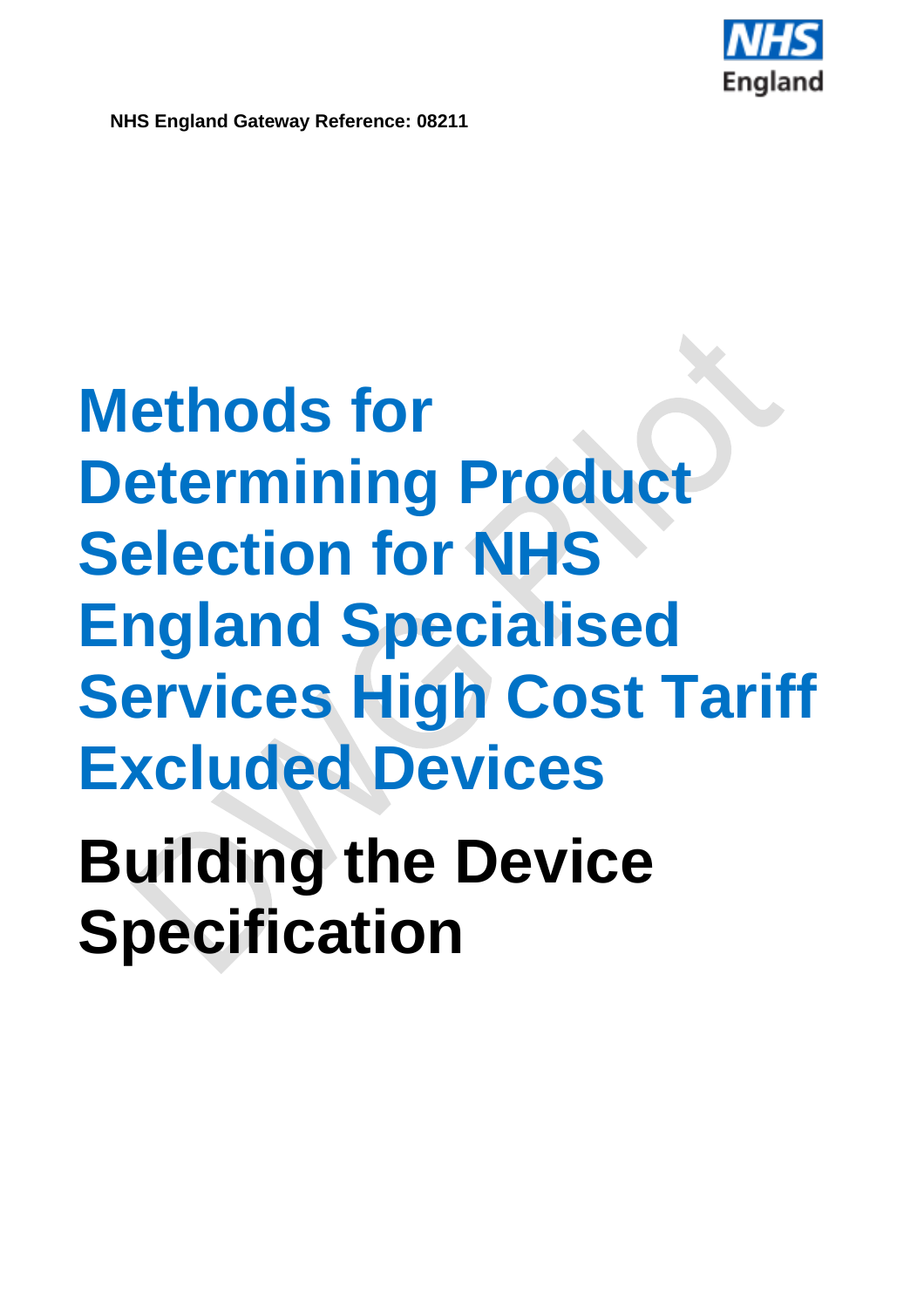# **Methods for determining product selection for High Cost Tariff Excluded Devices in Specialised Services**

# **Building the Device Specifications**

Version number: v18

First published: TBC

Prepared by: Medical Director, Specialised Services, NHS England and National Commercial Director, Specialised Services, NHS England

Classification: (OFFICIAL)

#### **Equality and Health Inequalities statement**

Promoting equality and addressing health inequalities are at the heart of NHS England's values. Throughout the development of the policies and processes cited in this document, we have:

- Given due regard to the need to eliminate discrimination, harassment and victimisation, to advance equality of opportunity, and to foster good relations between people who share a relevant protected characteristic (as cited under the Equality Act 2010) and those who do not share it; and
- Given regard to the need to reduce inequalities between patients in access to, and outcomes from, healthcare services and to ensure services are provided in an integrated way where this might reduce health inequalities.

Please note: There is a glossary of acronyms at the end of this document.

This information can be made available in alternative formats, such as easy read or large print, and may be available in alternative languages, upon request. Please contact 0300 311 22 33 or email [england.contactus@nhs.net](mailto:england.contactus@nhs.net) stating that this document is owned by **the** Medical Director, Specialised Services, NHS England and National Commercial Director, Specialised Services, NHS England.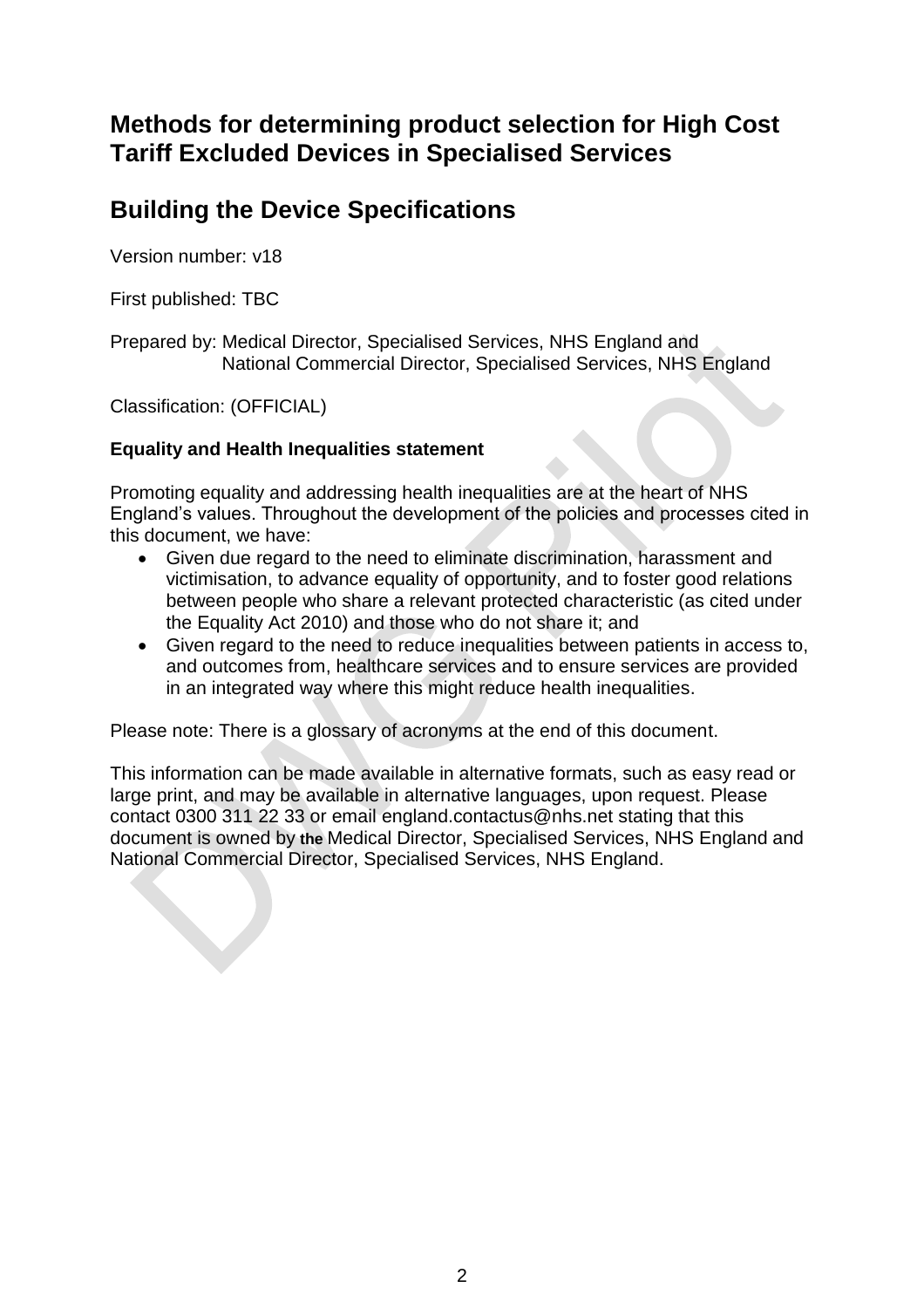# **Introduction**

NHS England Specialised Services is adopting a single national catalogue and single national sourcing and procurement contract for the majority of high-cost tariffexcluded devices (HCTEDs) commissioned through specialised services. There are also a small number of high cost devices that will be commissioned in this way for non-specialised care. This change is taking place in the context of wider strategic change in NHS procurement for all hospital-used goods and services as set out in the Department of Health's Procurement Transformation Programme which articulates a similar national procurement approach in the new NHS Supply Chain Operating Model. As part of this new approach a single procurement partner undertakes category management of the supplier and product market to secure best value for the NHS from amongst the range of available products.

NHS England Specialised Services has established clinical commissioning policies and specifications that determine the scope of treatments for which it is the responsible commissioner. These include interventions mandated through NICE technology appraisal guidance, and treatments developed through the specialised commissioning clinical policy development and prioritisation process. Those processes determine the treatment intervention to be commissioned and the populations for which that treatment is indicated.

Devices for consideration will be those that can be purchased, having already been granted regulatory approvals and scientific opinion relating to safety and efficacy through relevant bodies such as the MHRA and EMA (medicines).

A number of commissioned specialised services require the use of medical devices, many of which are funded outside national tariffs. For each service one, or more suppliers, produce a range of devices and this range typically evolves over time with evolutionary change introducing new features which may or may not be relevant to the delivery of the core requirements of the specification.

This methods statement sets out the basis for **clinically assessing value** within the category management process for high cost tariff excluded devices and describes how the clinical and procurement functions will operate together to determine the clinically informed range of products available to clinicians delivering specialised services.

This approach has a strong clinical focus and will be driven by a series of Device Working Groups (DWGs) which will be established as part of the Specialised Services national purchase and supply system for High-Cost Tariff-Excluded Devices.

In the first instance DWGs will focus on developing device specifications for the existing catalogue of available devices with the aim of optimising device choice to match commissioned requirements and reducing variation in device choice in similar clinical scenarios and improving value. This may include rationalising the range of devices available.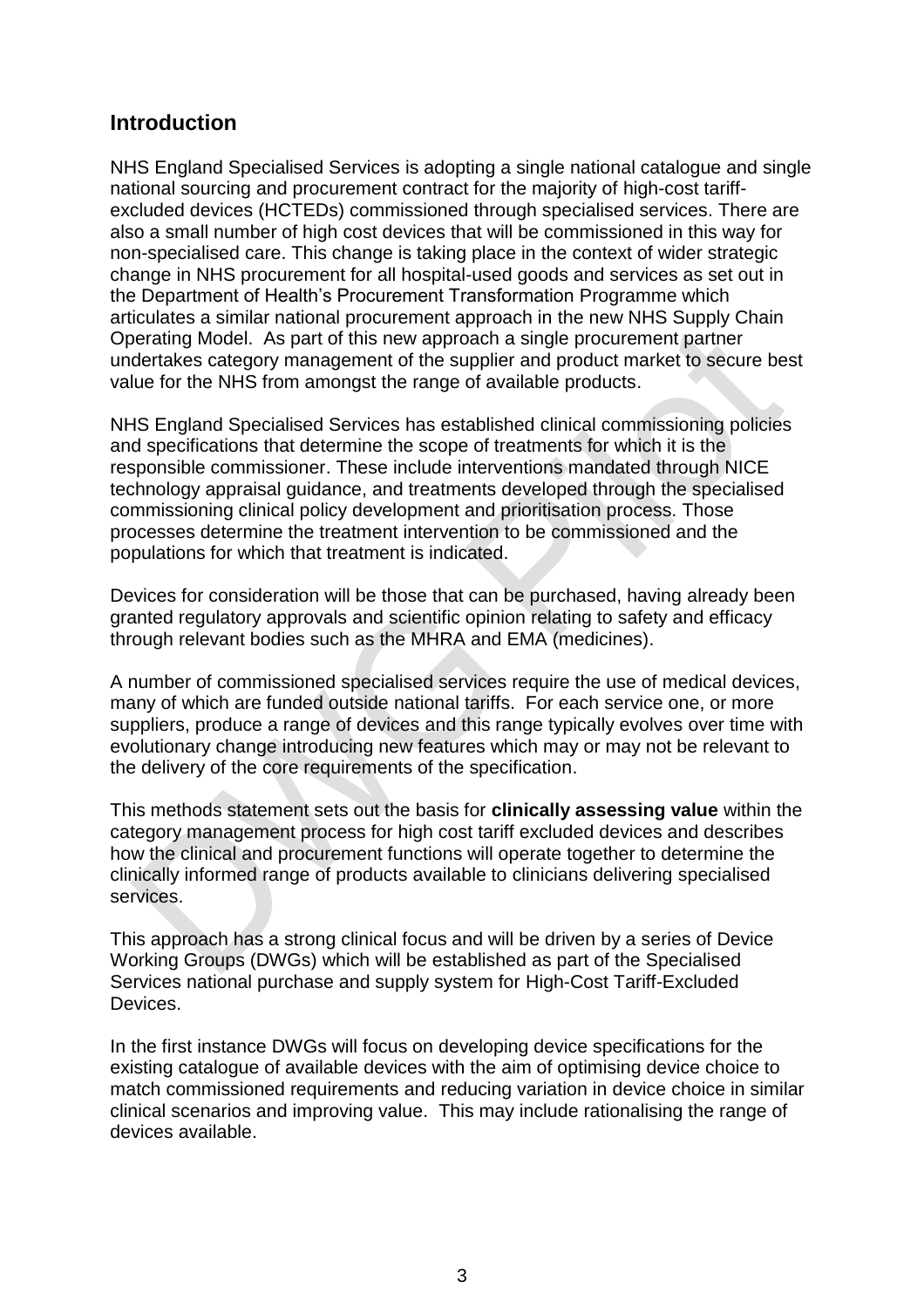The DWGs will consider device development within the proposed contract / agreement period. In future it is anticipated that industry will register new devices through [HealthTech](https://www.healthtechconnect.org.uk/) Connect and DWGs will have a role in horizon scanning of new devices to accelerate adoption of innovative devices where these can be demonstrated to add value.

As part of the new NHS Supply Chain Operating Model in procurement across the NHS, NHS England Specialised Services will see a shift of the HCTED delivery procurement partner changing to the new NHS Supply Chain Operating Model partners. The majority of medical devices will be grouped into different Category Tower Service Providers (CTSPs). Supply Chain Corporation Limited (SCCL) will be governing all the future CTSPs, with the 17 HCTED categories relevant to specialised services split over two separate Category Towers – Health Solutions Team (HST) and Collaborative Procurement Partnership (CPP). At present15 categories out of 17 are within the programme; with HST having over 90% of current spend. One of the duties of the new NHS Supply Chain Operating Model is to ensure Clinical and Product Assurance (CaPA) of items being procured. To avoid duplication of work, the DWGs will ensure the CaPA requirements are handled within the DWGs. Any issues will be reported to the HCTED Project Group via the DWG Chair and/or DWG Manager.

The decision to define a device as excluded from tariff remains with NHS Improvement and NHS England Pricing function and is not within the remit of Specialised Services.

A summary of the process focusing on the DWG role is included in Appendix A.

The Methods outline the strategic procurement approach that will be used to identify the preferred available device options and produce the device specification.

The methods outline the points where there is interface with NHS Supply Chain procurement process. The procurement approach for each device category will be confirmed prior to the market intervention.

DWGs will provide advice and support to the NHS Specialised Services led procurement process.

After evaluation of the first three DWGs the methods will be updated to account for any changes to process that may be required.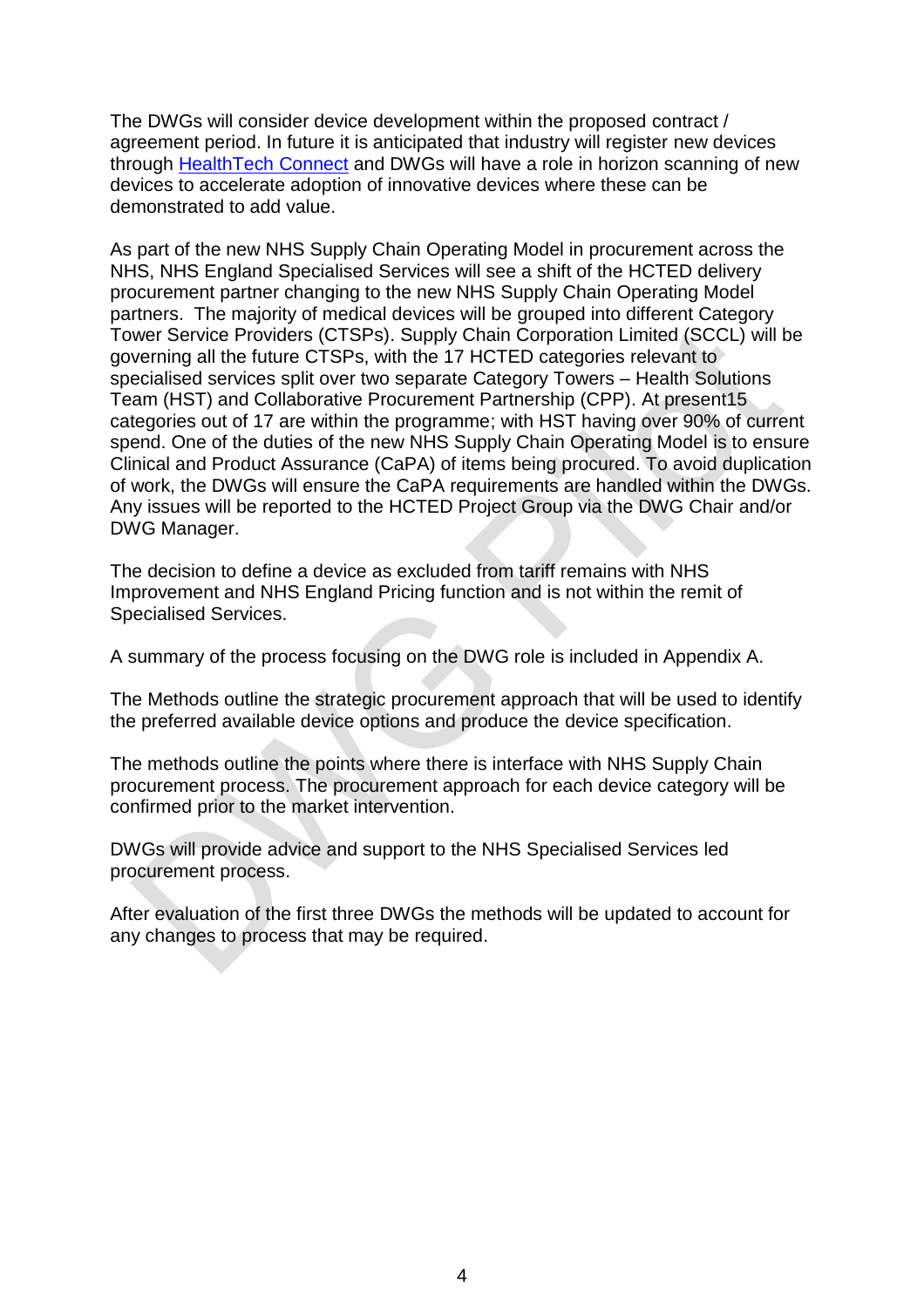# **A. Formation of the Device Working Group (DWG)**

The process is initiated through either:

- a) NHS England's Specialised Services HCTED Programme Board, in collaboration with NHS Supply Chain, determining the need for a DWG to advise on a device or devices within a Category Tower or sub-category.
- or
	- b) by the submission of an application by a Clinical Lead, who will lead the Device Working Group through the process, and who will be endorsed by the CRG.

#### **Step A1.**

**Proposed Device Working Group's (DWG) Clinical Lead.** A clinician or healthcare professional, currently working within the NHS, will lead each Device Working Group. Applications will be received on an ongoing basis. The intention is to align DWGs with Category Towers, but the number of DWGs required for each device subcategory can be determined on a case by case basis.

- **A1.1** All DWGs will have a Clinical Lead<sup>1</sup> who may be the Chair or Clinical Member of a Clinical Reference Group (CRG), or from outside the CRG membership. The Clinical Lead should have detailed clinical understanding of the target intervention and must not have a conflict of interest associated with the technology (see Step A4.2). The Clinical Lead may be a doctor or a healthcare professional from an allied discipline depending upon the device/s under consideration. The Clinical Lead must be currently working within the NHS.
- **A1.2** A DWG Clinical Lead Application Form is submitted via an on-line form, which includes details about the proposed device. The link to the form will be received by contacting [ENGLAND.SpecComm-HCTED@nhs.net.](mailto:ENGLAND.SpecComm-HCTED@nhs.net) The DWG Manager confirms receipt of the DWG Clinical Lead Application Form and will identify whether a DWG for this topic is required.

## **Step A2.**

**The Clinical Reference Group (CRG) Endorses the Clinical Lead.** The relevant CRG endorses that the nominated Clinical Lead has the support of peers to lead the process.

- **A2.1** The DWG Manager contacts the CRG Chair by email to provide a copy of the Clinical Lead Application Form.
- **A2.2** The CRG Chair confirms on behalf of the CRG members, including affiliated members, that the CRG support the Clinical Lead, liaising with CRG members where appropriate.

l <sup>1</sup> Further detail on the role of Clinical Lead can be found in Appendix C: Roles and [responsibilities](#page-14-0)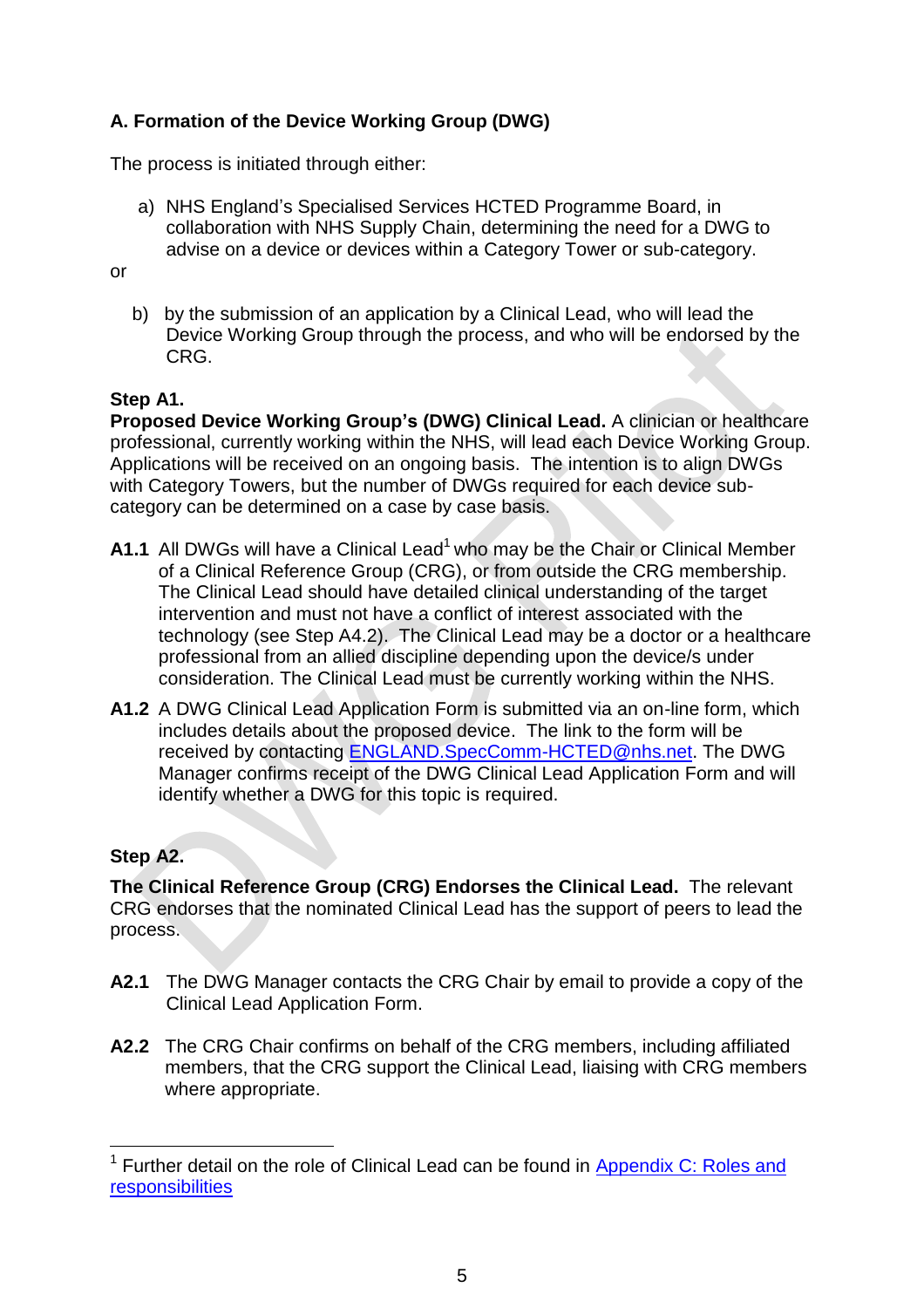**A2.3** Where a Clinical Lead is nominated by NHS England Specialised Services the CRG membership are informed and are asked to provide assistance in building clinical involvement in the DWG.

# **Step A3.**

**Procurement Leads are identified.** Public health and Procurement Leads<sup>2</sup> are identified from NHS England and the Category Towers procurement partner (currently NHS Supply Chain), who will form part of the DWG and provide support to the Clinical Lead.

- **A3.1** The DWG Manager will liaise with the Category Towers procurement partner (currently NHS Supply Chain) to nominate a Procurement Lead and with the Public Health Network Chair to nominate a Public Health Lead.
- **A3.2** The DWG Manager will ensure that the Lead Commissioner is included in the DWG. Where the Lead Commissioner is not based within a NHS England Specialised Commissioning regional hub, a Supplier Manager will be identified to join the DWG to ensure regional involvement on the group.

# **Step A4.**

# **The Clinical Lead and DWG Manager form the DWG.** (Appendix B)

- **A4.1** The Clinical Lead and DWG Manager will invite members to join the DWG in line with the agreed Terms of Reference (Appendix D). The membership should include at least two healthcare professionals with a detailed knowledge of the product area, one healthcare professional from the same specialty without a detailed knowledge of the product area, representatives or technical experts who are part of the implementation or use the devices (for example, a clinical nurse specialist for adjusting device parameters), a public health lead and a patient voice representative/s, who may have direct lived experience of or is a patient representative of the condition and/or device. Additional members can be co-opted to the DWG as required (for example, bioengineering expertise).
- **A4.2** All members of the DWG are required to complete a detailed self-declaration of conflicts of interest, in line with the NHS England Declarations of Interest policy<sup>3</sup> [\(https://www.england.nhs.uk/ourwork/coi/\)](https://www.england.nhs.uk/ourwork/coi/). The completed declarations should be returned to the DWG Manager.

<sup>&</sup>lt;u>2</u><br><sup>2</sup> Further detail on roles and responsibilities can be found in <u>Appendix C: Roles and</u> **[responsibilities](#page-14-0)** 

<sup>3</sup> https://www.england.nhs.uk/ourwork/coi/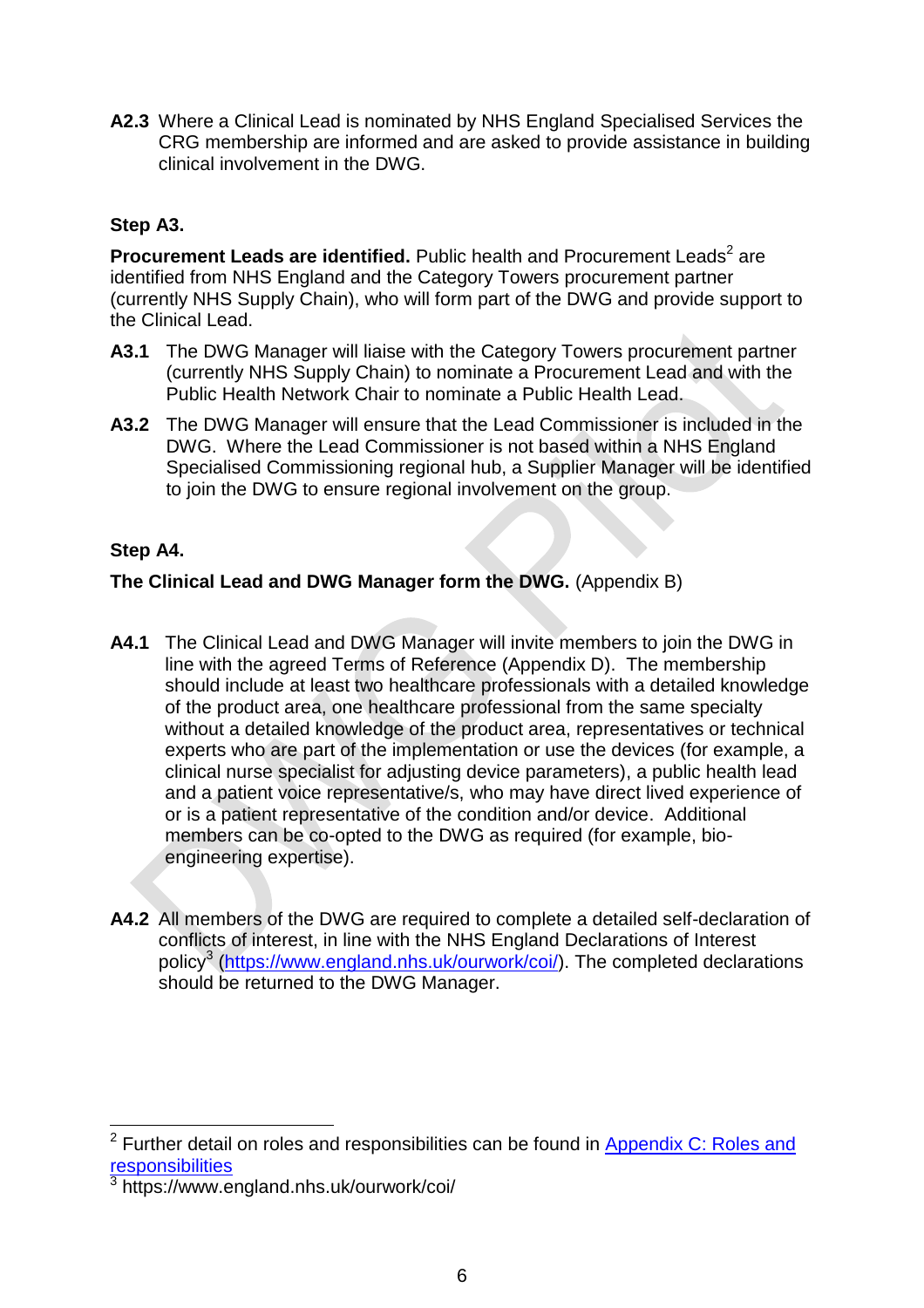**A4.3** The DWG will work virtually where possible and will hold at least:

- one initial meeting (for example, to agree the device notification form (Step A5)
- one further working group meeting (for example, to consider the information and evidence received and to form the draft device specification (Step A6))
- one final working group meeting<sup>4</sup> (for example, to consider the outputs from the procurement process (Step A6))

The outputs from each meeting are likely to vary for each DWG depending on ways of working.

#### **Step A5**

 $\overline{a}$ 

**A Prior Information Notice (PIN) is published.** NHS Supply Chain will publish a Prior Information Notice, with the aim of enabling the DWG to understand the market and support delivery of a decision by NHS England Specialised Services on the procurement route to market.

- **A5.1** Suppliers will be invited to express an interest in participating in the programme via **PIN**, which will aim to identify all interested parties.
- **A5.2** In response to the PIN Suppliers will provide product level detail of products currently in the market and those due to be launched via completion of the **Device Notification Form** (DNF) as part of a request for information (RFI). The DWG will develop questions to be included in the DNF relevant to the specific device category.
- **A5.3** The nominated Procurement Lead will contact the ABHI to obtain support and canvass support from their membership in the PIN.
- **A5.4** The DWG Manager will contact each supplier who has completed a DNF and invite them to present their current device/s to the DWG. This will usually be as a Webinar session. The suppliers will also be invited to present anticipated changes to the device technology and clinical area over the horizon period (including information about relevant current commercial or public-sector research in clinical settings along with expected publication date). The horizon period will be determined by the DWG according to the devices being considered and to provide context about potential changes to the device during the period that will be covered by the new contract or framework.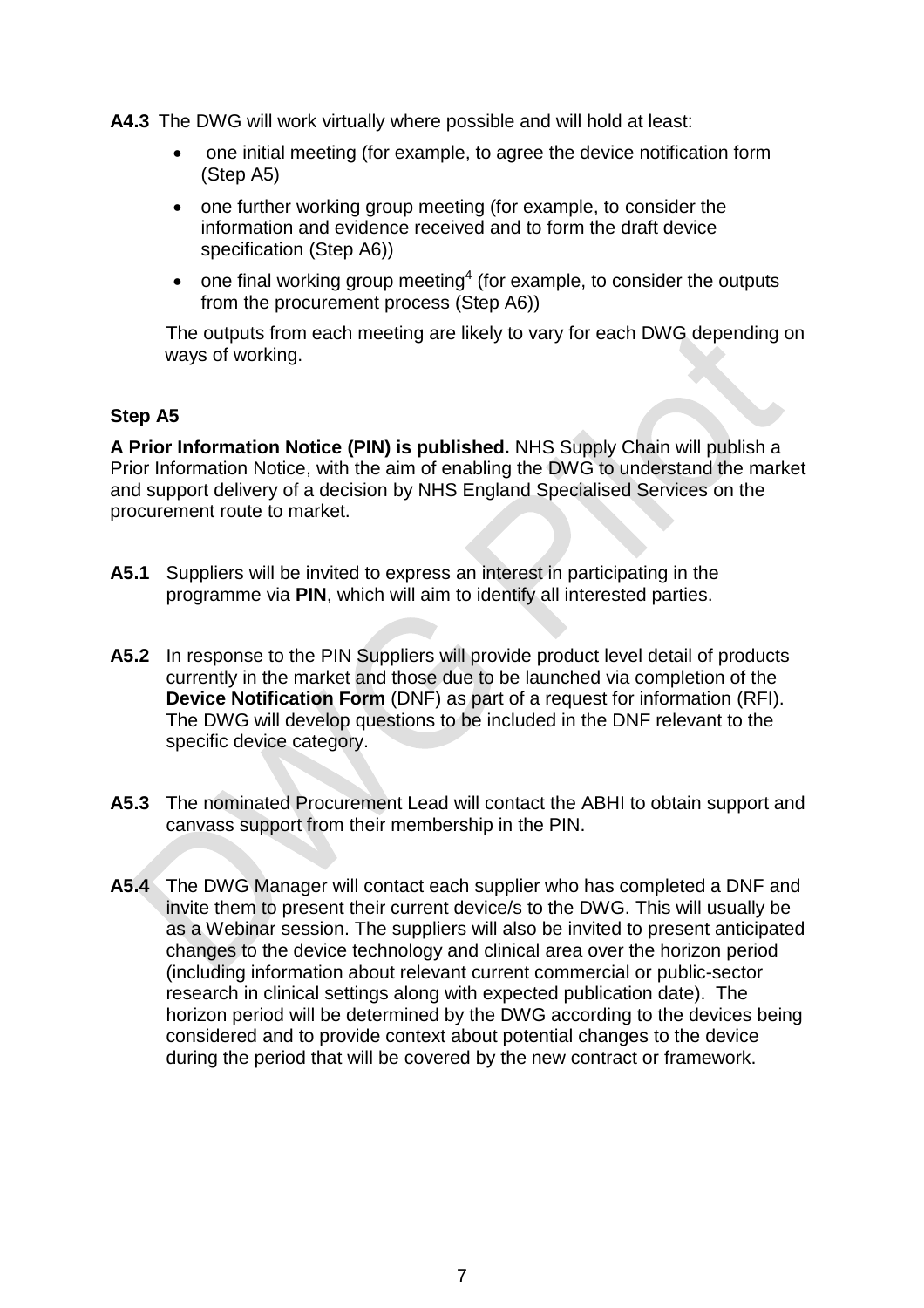- **A5.5** To ensure consistency, the Specialised Services HCTED Programme will provide oversight of DWG outputs. Additional members may be co-opted to the DWG for this discussion as determined by the DWG.
- **A5.6** Membership of the DWG includes strict non-disclosure requirements which ensure that future technological changes can be discussed on a fully commercial in confidence basis. Where a commercial in confidence agreement is not agreed, no horizon scanning discussions will take place with that supplier and information from that supplier will not inform the report. Suppliers will still be invited to present their current devices as per Step A5.4.
- **A5.7** The DWG develop the horizon scanning report based upon the Device Notification forms and the information provided by suppliers.
- **A5.8 Commercial in confidence** discussions relating to elements of technological change will be reported in Part II of the report which will not be included as part of any engagement exercises (see Step B1).

#### **Step A6.**

**The DWG form the draft Device Specification.** The DWG draft the Device Specification which will be developed to identify the key clinical outcomes which the device/s should achieve as well as its specific indications and applications. (A formal evidence review can be commissioned to support the process). A specification for a device may have been developed for a previous procurement and this information will be shared with the DWG when reconsidering the new specification.

- **A6.1** The device specification will include an evidence summary, based upon NICE Technology Appraisal, other relevant guidance, NHS England clinical commissioning policy and/or other relevant evidence review. The DWG will capture what items have been considered and the consensus view on the importance and relevance to the device being considered. The specification must reflect the available evidence for the device sub-category being considered. Where this information is not available, the DWG will determine whether an additional evidence review<sup>5</sup> is required in order to inform the device specification. Where an evidence review is required, this will be commissioned by the Clinical Effectiveness Team (see Step A7) in line with the agreed methodology.
- **A6.2** The DWG forms a device specification, using a standard template which, based upon the evidence identified and consensus of the working group, determines and outlines:

 5 It is envisaged in most scenarios a full evidence review will not be required.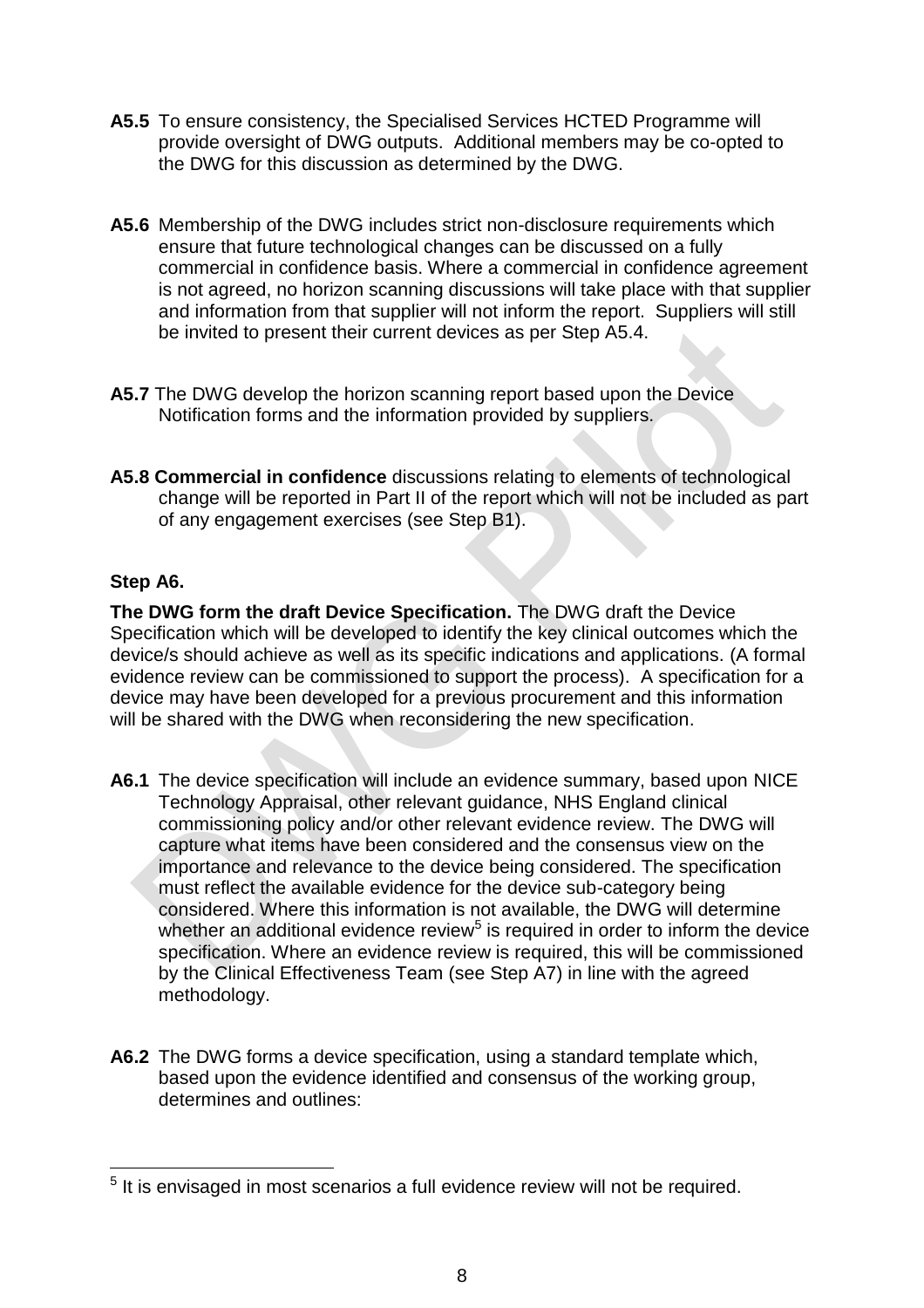- the requirements for each device to meet the clinical conditions required
- clinical scenarios where enhanced specifications may be appropriate
- the key clinical outcomes which the device/s should achieve, as well as its indications and applications
- includes patient related outcomes
- outlines the criteria for scoring the exercise, in line with guidance from Category Tower/NHS Supply Chain.
- The DWG will develop key performance indicators (KPIs) consistent with SCCL's aims.

## **Step A7.**

**Evidence review commissioned and completed.** This step is only completed for those device specifications for which the DWG has agreed that a supporting evidence review should be produced.

**A7.1** In situations where there is no existing evidence review available via a NICE Technology Appraisal, NHS England clinical commissioning policy and/or other relevant evidence review (for example Getting It Right First Time (GIRFT)), the DWG will consider the need for a formal evidence review for that device sub-category.

The DWG will notify the NHS England Specialised Commissioning Clinical Effectiveness Team (CET) that an evidence review is required. The CET will provide a recommendation as to whether a separate evidence review is required. The CET identifies a lead public health consultant to form the Population Intervention Comparison Outcomes (PICO) framework which will be submitted to the organisation commissioned to complete the evidence review. This is built from the information in the Device Notification Forms and is tested with the DWG.

- **A7.2** The CET coordinates the commissioning of the evidence review which will be conducted in line with the agreed CET evidence review methodology.
- **A7.3** The CET establishes communication between the evidence review team and the Device Clinical Lead to clarify elements of the evidence review.
- **A7.4** The CET receives the evidence review and assures the quality of the document. The final version of the evidence review is submitted to the DWG Manager. The DWG will need to determine whether any changes to the specification are required.

## **Step A8.**

**Specialised Services Clinical Panel Assurance.** It provides assurance, via the Specialised Services Clinical Panel, that the draft Device Specification appropriately reflects the available evidence.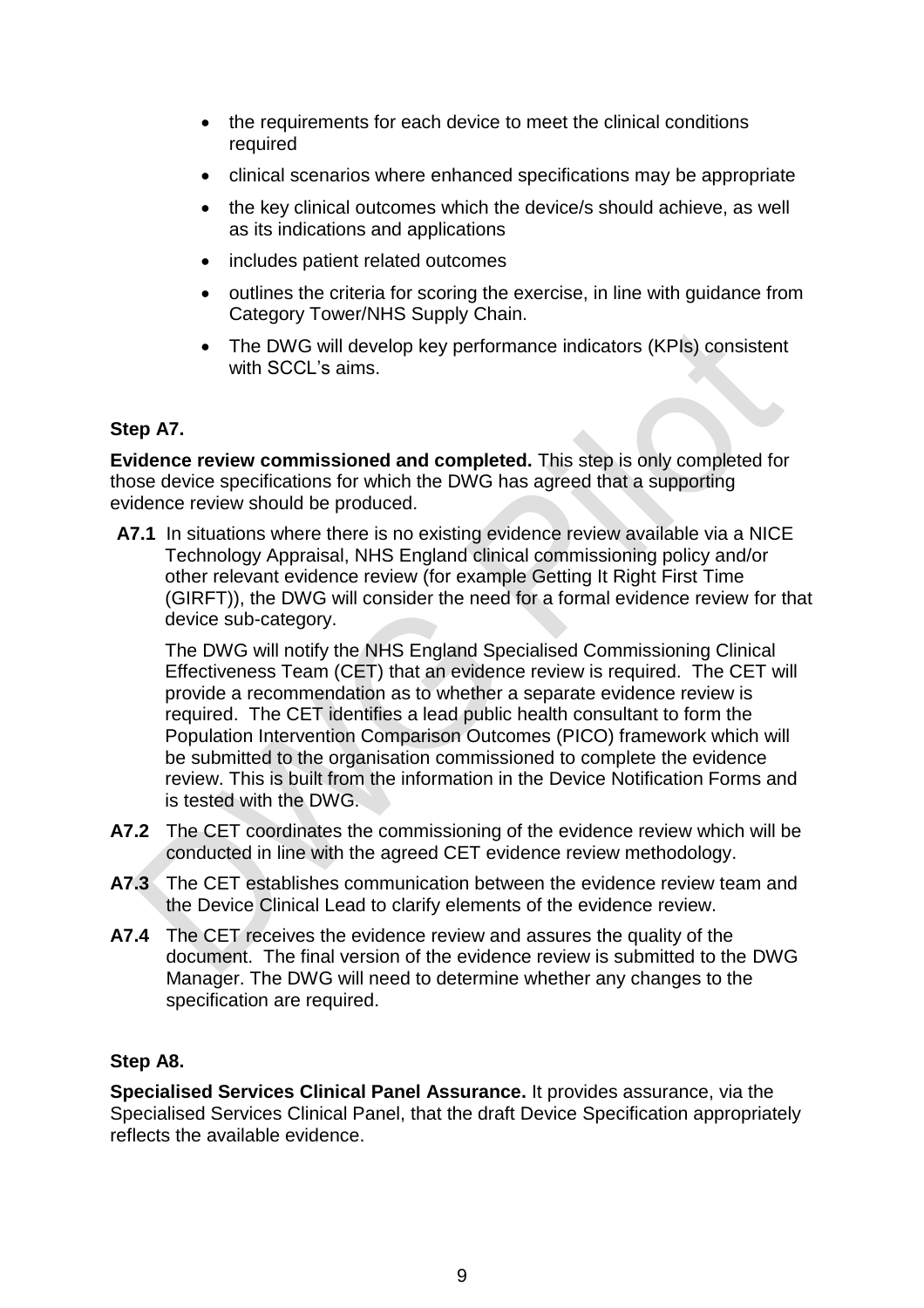- **A8.1** The draft Device Specification is completed ready for submission to Commercial Medicines and Devices Investment Group CMDIG and the Specialised Services Clinical Panel, together with the completed Evidence Review.
- **A8.2** The draft Device Specification is circulated to the CRG for comment. The DWG will consider comments from the CRG prior to submission to the Clinical Panel.
- **A8.3** The draft Device Specification is circulated to the CM&DIG for comment. The DWG will consider comments from the CM&DIG prior to submission to the Clinical Panel
- **A8.4** Submissions are made via the CET, at least two weeks ahead of the next Specialised Services Clinical Panel meeting.
- **A8.5** The DWG Manager submits the completed Device Specification and Evidence Review to the CET for inclusion in Specialised Services Clinical Panel meeting papers.
- **A8.6** The Specialised Services Clinical Panel will consider the documents submitted to determine whether it is content that the Evidence Review, and Evidence Review Summary have been completed satisfactorily and that the draft Device Specification adequately reflects the available evidence. The DWG Chair may be available via telephone to answer any specific queries.
- **A8.7** The CET drafts the Specialised Services Clinical Panel's report on the draft Device Specification, capturing the discussion and conclusions of the meeting. The CET then submits the draft report for sign off by the Specialised Services Clinical Panel Chair.
- **A8.8** The CET sends out the agreed Clinical Panel report to the Device Working Group Clinical Lead, copying in the DWG Manager, the Head of Clinical Effectiveness and the National Programme of Care Senior Manager.
- **A8.9** If any changes are required as part of Clinical Panel assurance, the device specification is amended by the DWG and signed off by the DWG Chair.

# **B. ENGAGEMENT**

Engagement includes patient engagement and stakeholder testing.

## **Step B1.**

**Patient Engagement**: This should be undertaken for those device categories within this programme where it is possible and beneficial to capture representative experiential data and insight into patient benefit from an end-user viewpoint. The patient engagement phase provides an opportunity for patients, and patient groups where appropriate, to comment on the documents which have been developed by the relevant DWG(s). Users will be asked to comment on factors that they consider impact on patient's experience of using devices. DWG patient members will help devise questions to include in the process and promote engagement with patient groups and other patients. Any comments received during the engagement phase will be considered by the DWG and captured in the engagement report form.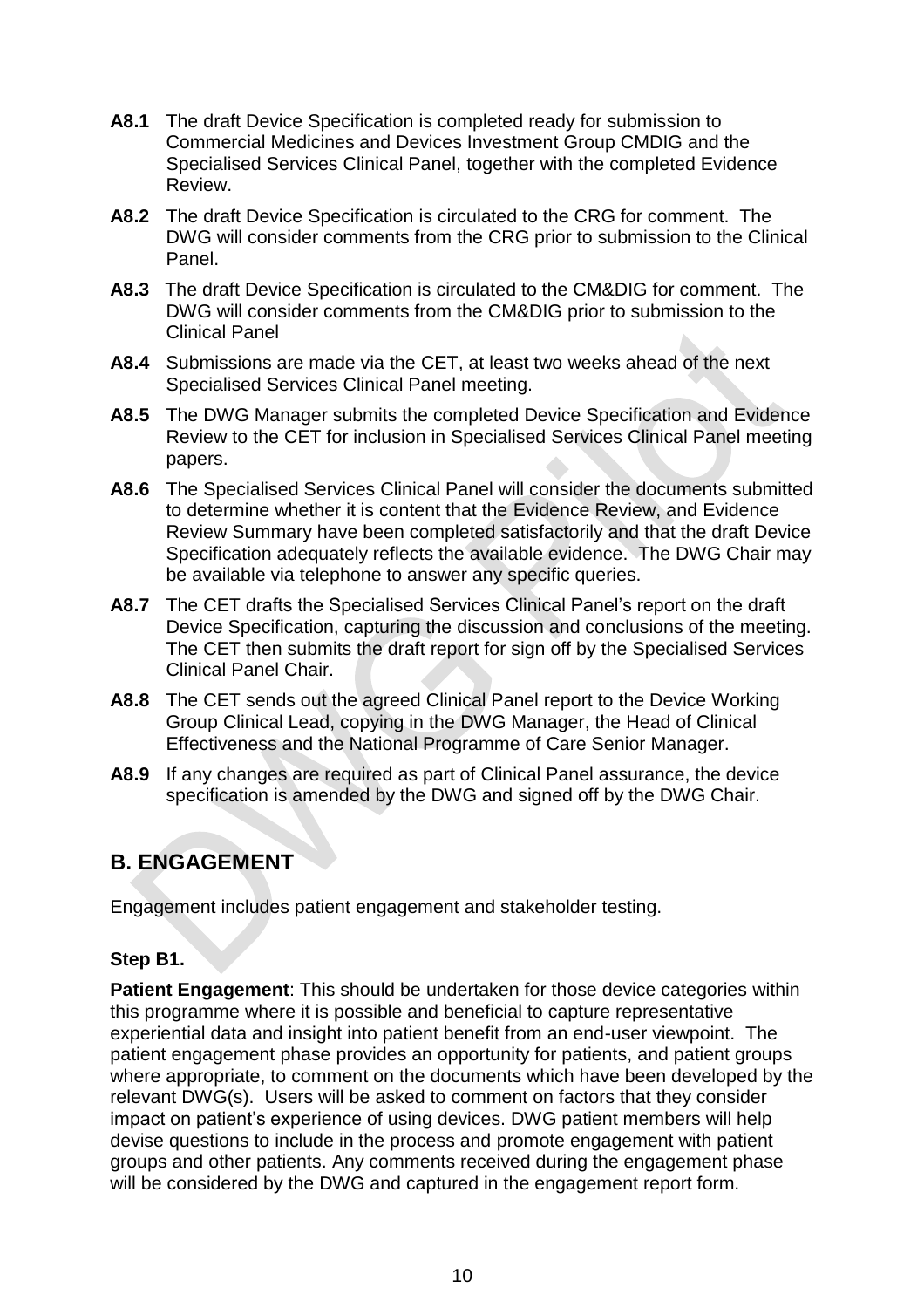**Stakeholder testing** should be undertaken for device categories within this programme to test the accuracy and completeness of documents produced. The core stakeholder list comprises those who have registered as stakeholders to the relevant CRG through the NHS England website. In addition the DWG and patient voice representatives will help identify other key device specific stakeholders.

- **B1.1.** The DWG will complete a stakeholder mapping exercise and develop an engagement plan, outlining the approach that will be taken for this device.
- **B1.2.** The DWG Manager must forward the following documents to the Specialised Services National Programme of Care (NPoC) Manager who will arrange for documents to be shared via the NPoC generic email address for the purposes of stakeholder testing:
	- DWG membership list
	- Supplier list
	- Wider Commercial Stakeholder List
	- Draft Device Specification
	- Formal Evidence review (where completed)
	- Draft horizon scanning information (Part I only)
	- Draft scoring sheet and weighting
	- Questions for patients
- **B1.3.** Stakeholder testing will take place for 30 days for all devices. The Specialised Services NPoC Business Support will notify all stakeholders identified through the mapping exercise, as well as those on the wider commercial stakeholder list, including those on the validated supplier list, that the opportunity to provide feedback is live. At the end of the period, the responses will be collated by the DWG Manager. An assessment of whether Section 13Q applies (the legal duty to involve the public in commissioning) will also be carried out where appropriate.
- **B1.4.** The DWG meets to consider all responses and, taking into account the stakeholder responses, amends the Device Specification, the horizon scanning report and the scoring sheet as appropriate. The DWG will create an Engagement Report, summarising the feedback received and outlining the amendments that were made to the suite of documents following stakeholder testing, if relevant.
- **B1.5.** Where additional engagement is undertaken, as outlined in the engagement plan, this will be included in the Engagement Report and these responses will also be considered.
- **B1.6.** The Engagement Report is discussed at Specialised Services NPoC Board before final sign off of the report and amended documentation.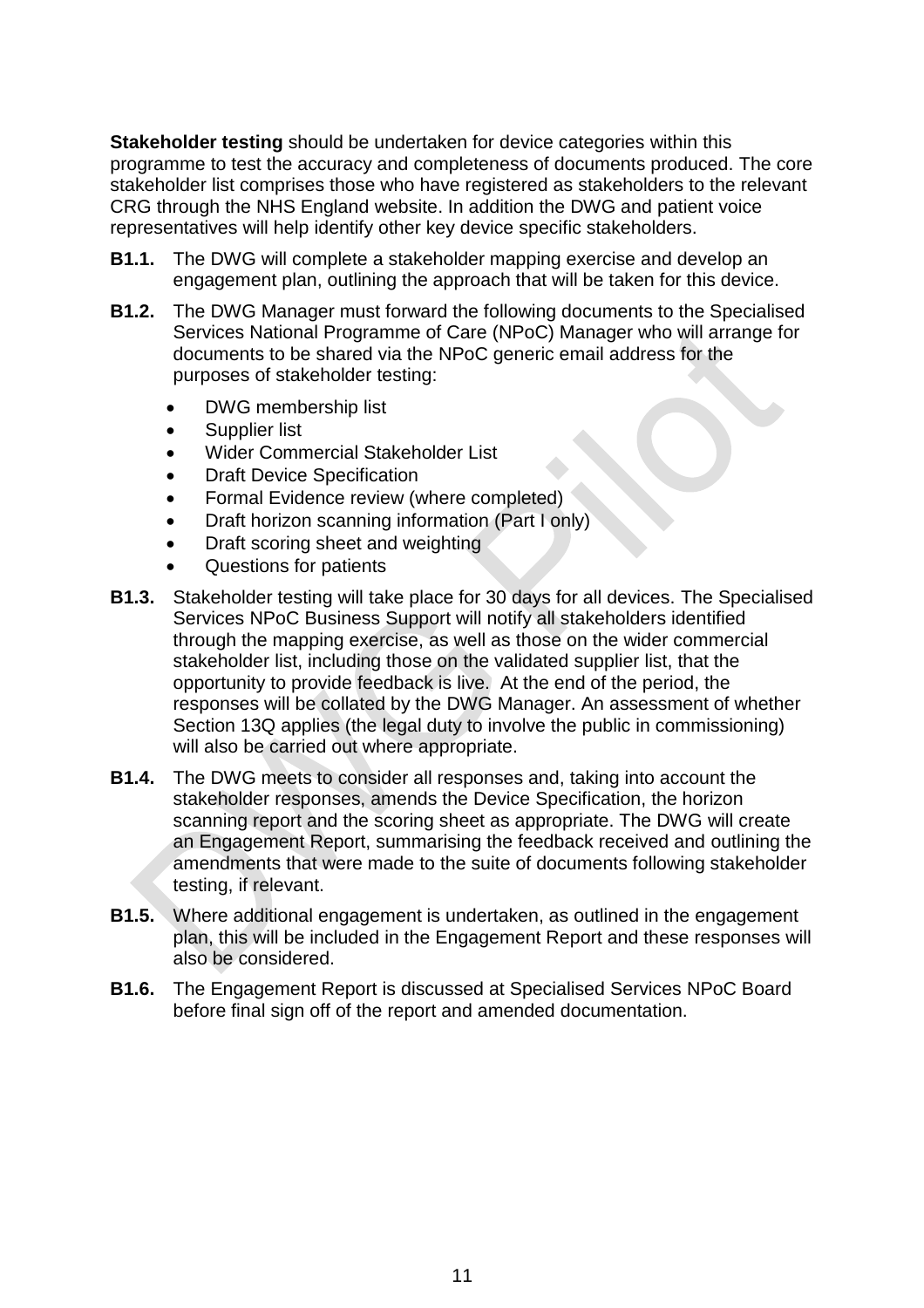# **C. THE PROCUREMENT PROCESS**

- **C1.1.**The Procurement lead on the DWG will provide analysis and advice to NHS England Specialised Services on the procurement approach. The DWG will provide clinical support to the Procurement lead and to NHS England Specialised Services.
- **C1.2.** NHS England Specialised Services will liaise with NHS Supply Chain to ensure clinical assurance meets CaPA requirements.
- **C1.3.**The Procurement lead on the DWG will take the device specification through the appropriate procurement intervention.
- **C1.4.**The DWG will provide support to the Procurement lead on the procurement process and to NHS England Specialised Services on the evaluation of the responses from the process, as appropriate.
- **C1.5.** NHS England Specialised Services will liaise with NHS Supply Chain to ensure clinical assurance meets Clinical and Product Assurance CAPA requirements.
- **C1.6.** During the process, NHS England will consider the commissioning plan required to support implementation of the proposal pending approval.
- **C1.7.** After the conclusion of the procurement, the proposal will be considered by NHS England's Specialised Services HCTED programme and through its internal sign off processes with final sign off through the NHS England Commercial Medicines and Devices Investment Group (CM&DIG).

## **C2.0 Prior Information Notice**

In order to assess the current markets for each of the categories under the Device working Groups a Prior Information Notice (PIN) will be published requesting information of both current and future devices and their use within the market.

When required this can be extended to provide details of where it will be published, by whom and under what system.

## **C2.1. Assessment of PIN responses**

The information provided in the PIN will be confidential and provided only to the members of the relevant DWG. The DWG will use the information gathered as part of the development of the specification as outlined in the methods document.

The combined information of the specification and knowledge gained from the PIN regarding the scope of the market will inform the method utilised as part of the tendering exercise as detailed below.

#### **C3.0. Procurement Process**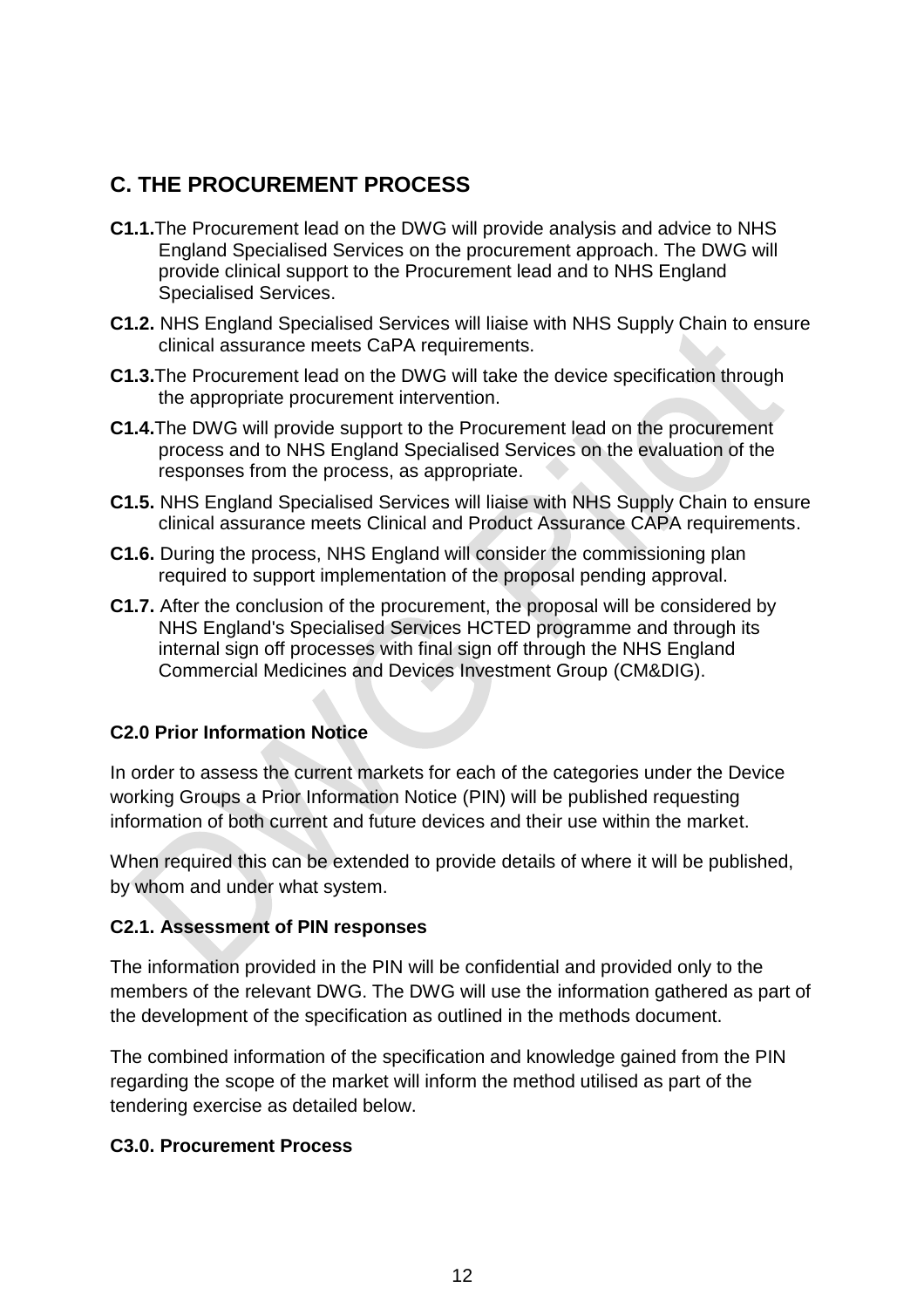The main options for pricing exercises are outlined below. Each of the options and award under them will be informed by the DWG specification. The award of business will be clearly outlined in the each of the procurement exercises.

# **C3.1. Framework agreement**

Currently NHS Supply Chain has frameworks that cover the defined category areas under the Specialised Services HCTED programme. Each of these frameworks can be utilised in their current format using the pricing submitted by individual suppliers to provide pricing for commitment.

Dependent upon the PIN new framework agreements may be introduced to provide a more specific focus on individual device areas.

Invitations to participate will be made through the standard OJEU regulatory framework.

# **C3.2. Request for pricing**

Under existing frameworks there are options to request pricing through the reopening of competition as outlined within each of the relevant framework agreements. This method can be utilised to provide commitment to the market utilising the assessment criteria described in each specific framework agreement.

# **C3.3. Contract**

A contract could be utilised to provide specific commitment to device areas. This commitment may be to length of time and/or volume/value. Details of the commitment will be clearly outlined in the tendering/equivalent process documents as will the method of evaluation. The outcome of a contract will be to provide firm commitment to awarded suppliers.

# **C4.1 Evaluation and Award**

The evaluation criteria for each pricing exercise will be detailed within the relevant tender/equivalent documentation. This will show the method of evaluation, scoring method and weighting for each element.

NHS England Specialised Services will consider formal sign-off of the Award through the agreed approval process within NHS England's Commercial Function.

# **C4.2. Award Implementation**

This will be considered through NHS England Specialised Services with DWG advice and it is anticipated the impact will vary based upon the level of changes anticipated as a result of the award.

# **C5.1 Contract Management**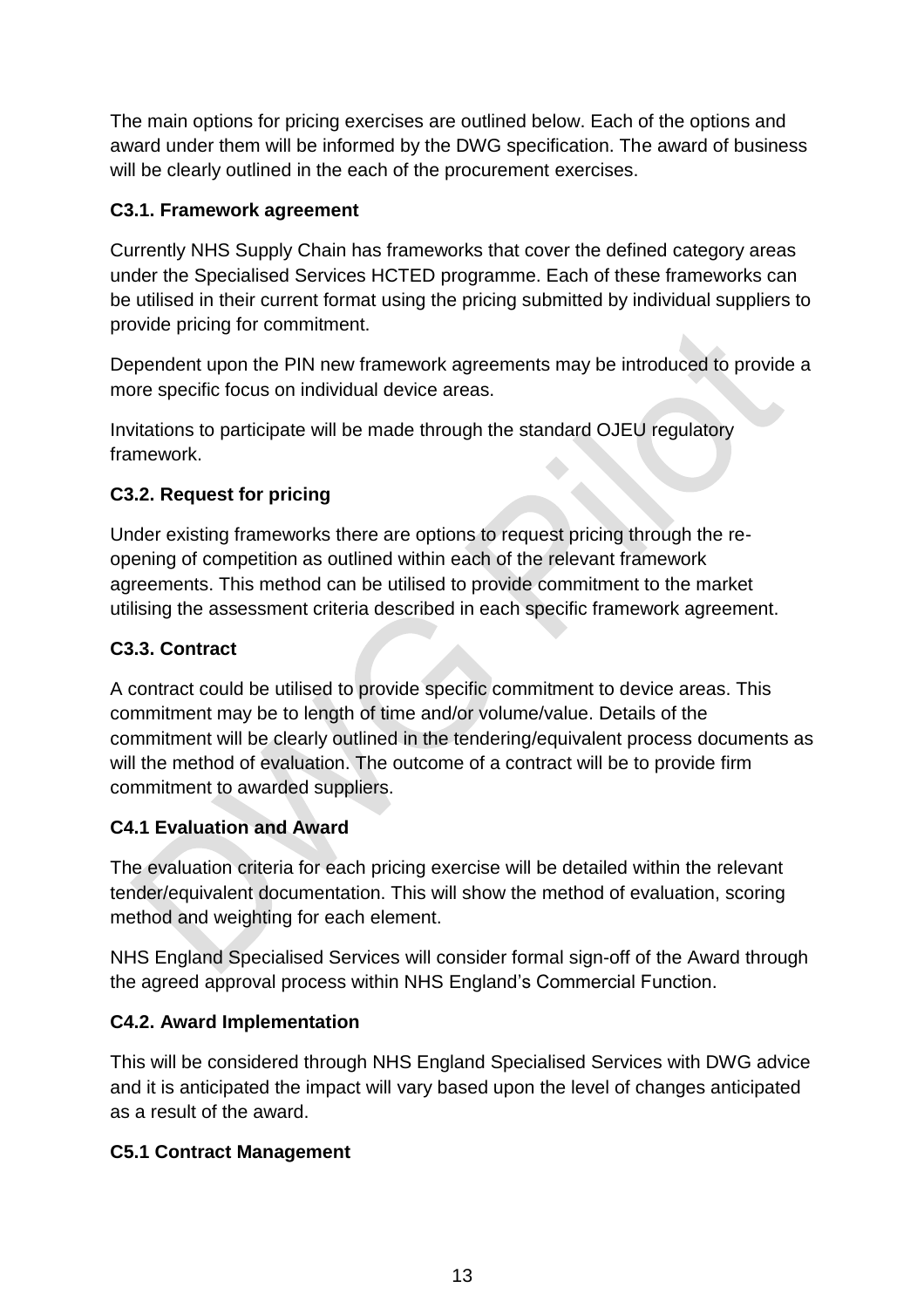NHS England's Specialised Services HCTED Programme Board will provide oversight.

It is anticipated this will include:

- Details of how contracts will be reviewed to ensure adherence to awards.
- To include scheduled supplier review meetings to assess uptake versus award
- Method for addressing imbalance versus award
- Method for review of market changes, volumes commissioned, locations commissioned, changes to technology
- Method for introduction and adoption of innovation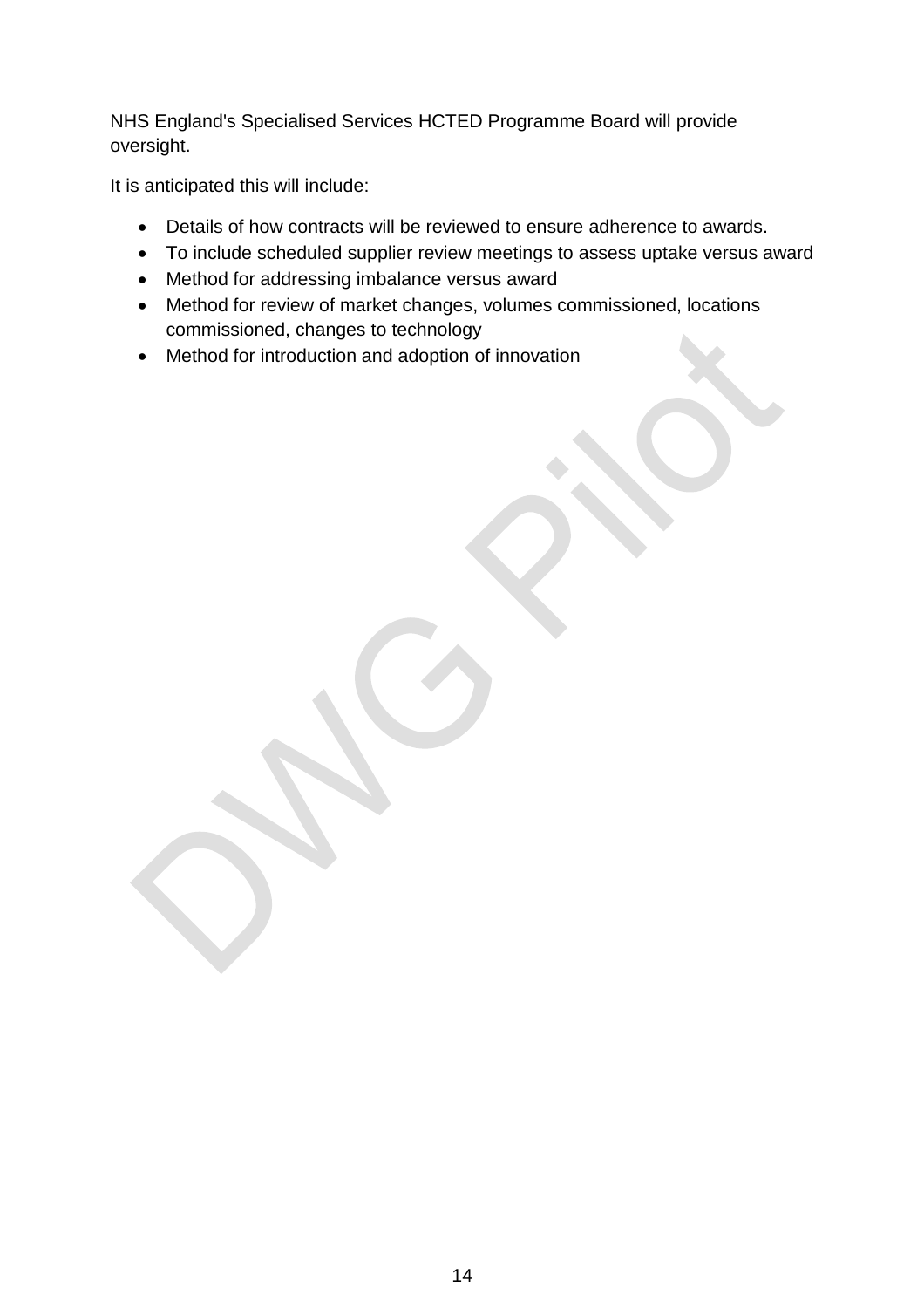# **Glossary**

<span id="page-14-0"></span>

| <b>ABHI</b>       | Association of British Healthcare Industries               |
|-------------------|------------------------------------------------------------|
| CaPA              | <b>Clinical and Product Assurance</b>                      |
| <b>CET</b>        | Clinical Effectiveness Team (NHS England)                  |
| <b>CM&amp;DIG</b> | <b>Commercial Medicines &amp; Devices Investment Group</b> |
| <b>CRG</b>        | <b>Clinical Reference Group</b>                            |
| <b>DNF</b>        | Device Notification Form                                   |
| <b>DWG</b>        | <b>Device Working Group</b>                                |
| <b>EMA</b>        | <b>European Medicines Agency</b>                           |
| <b>HCTED</b>      | <b>High-Cost Tariff-Excluded Devices</b>                   |
| <b>SCCL</b>       | <b>Supply Chain Corporation Limited</b>                    |
| <b>HST</b>        | <b>Health Solutions Team</b>                               |
| <b>CPP</b>        | <b>Collaborative Procurement Partnership</b>               |
| <b>MHRA</b>       | Medicines and Healthcare Regulatory Agency                 |
| <b>NICE</b>       | National Institute for Health and Care Excellence          |
| <b>NPOC</b>       | National Programme of Care                                 |
| <b>PICO</b>       | <b>Population Intervention Comparison Outcomes</b>         |
| <b>PIN</b>        | <b>Prior Information Notice</b>                            |
| <b>RFI</b>        | <b>Request for information</b>                             |
| <b>OJEU</b>       | Official Journal of the European Union                     |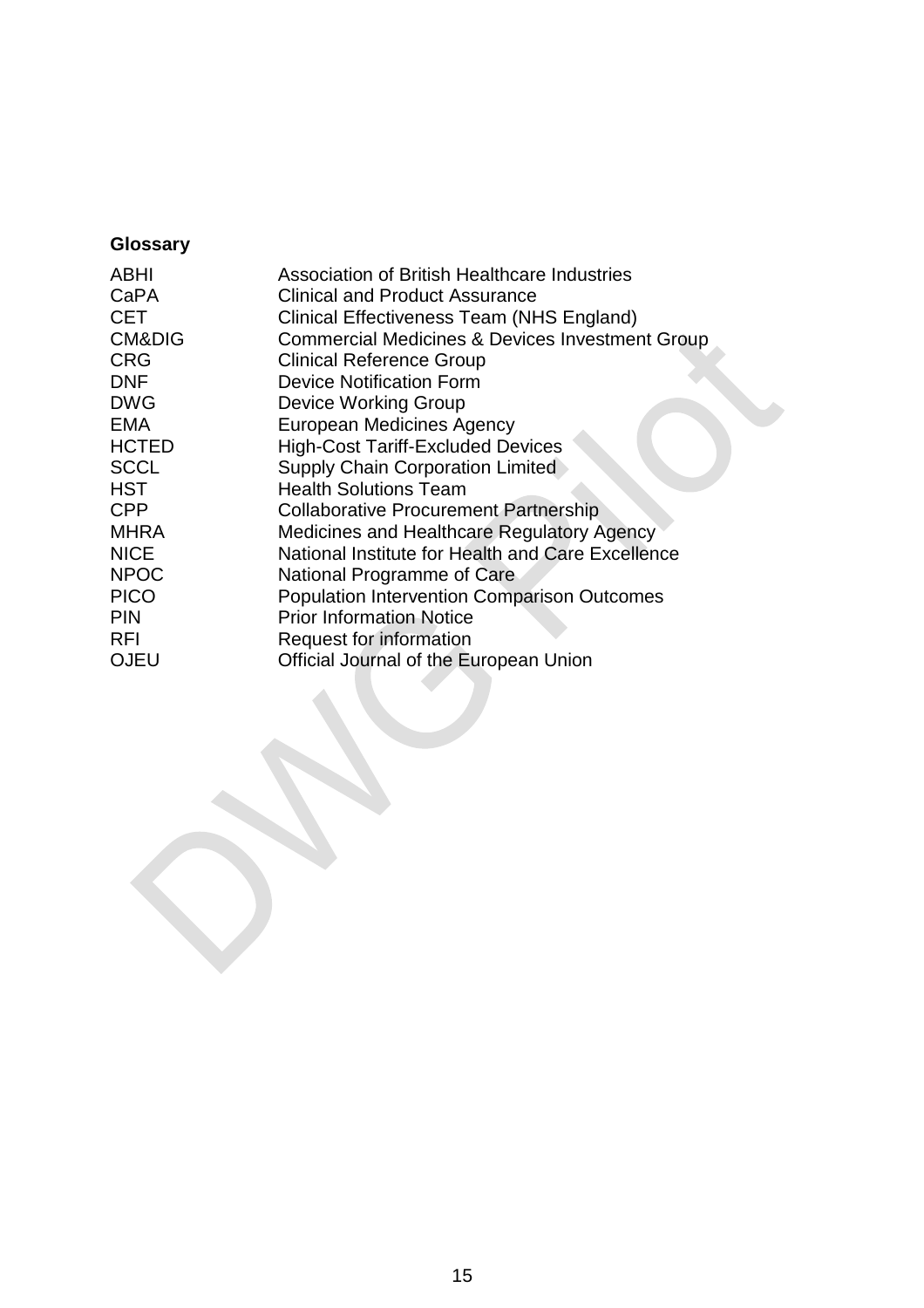|                                      | <b>NHS England Specialised Services</b>                                                                                                                                                        | <b>NHS Supply Chain</b>                                                                                                   |  |  |  |  |  |
|--------------------------------------|------------------------------------------------------------------------------------------------------------------------------------------------------------------------------------------------|---------------------------------------------------------------------------------------------------------------------------|--|--|--|--|--|
| <b>Building the</b><br>Specification | Determine Need for DWG                                                                                                                                                                         |                                                                                                                           |  |  |  |  |  |
|                                      | Endorse the Chair and confirm<br>procurement lead                                                                                                                                              |                                                                                                                           |  |  |  |  |  |
|                                      | <b>Recruit DWG members</b>                                                                                                                                                                     |                                                                                                                           |  |  |  |  |  |
|                                      | Declaration of Interests submitted and<br>recorded                                                                                                                                             |                                                                                                                           |  |  |  |  |  |
|                                      | DWG develop Device Notification Form<br>(DNF) to go out with Prior Information<br>Notice (PIN)                                                                                                 |                                                                                                                           |  |  |  |  |  |
|                                      | <b>Stakeholder Mapping and Engagement</b><br>plan drafted                                                                                                                                      | <b>Procurement lead issues PIN</b><br>with DNF                                                                            |  |  |  |  |  |
|                                      |                                                                                                                                                                                                | Procurement lead contacts<br>ABHI to canvass support from<br>membership                                                   |  |  |  |  |  |
|                                      | Suppliers can present current device<br>portfolio and reference expected<br>changes within the agreed horizon<br>period                                                                        | Any Commercial In Confidence<br>information to be included in<br>Part II only and will not be<br>shared with stakeholders |  |  |  |  |  |
|                                      | Draft specification to include review of<br>information gathered from sources.<br>A formal evidence review of published<br>evidence may be commissioned<br>through Clinical Effectiveness Team |                                                                                                                           |  |  |  |  |  |
|                                      | DWG consider horizon scanning and<br>context for the device being<br>considered. Complete horizon<br>scanning information                                                                      |                                                                                                                           |  |  |  |  |  |
|                                      | Draft specification shared with CRG<br>and CM&DIG for comment                                                                                                                                  |                                                                                                                           |  |  |  |  |  |
|                                      | Draft specification submitted to Clinical<br>Panel with the available evidence<br>considered and the formal evidence<br>review where applicable                                                |                                                                                                                           |  |  |  |  |  |
|                                      | <b>DWG consider Clinical Panel</b><br>comments and signs off draft                                                                                                                             | CaPA Assurance                                                                                                            |  |  |  |  |  |
|                                      | Engagement: Stakeholder testing for<br>30 days as standard but additional<br>activities can be considered                                                                                      |                                                                                                                           |  |  |  |  |  |

# **Appendix A: Part I and Part II**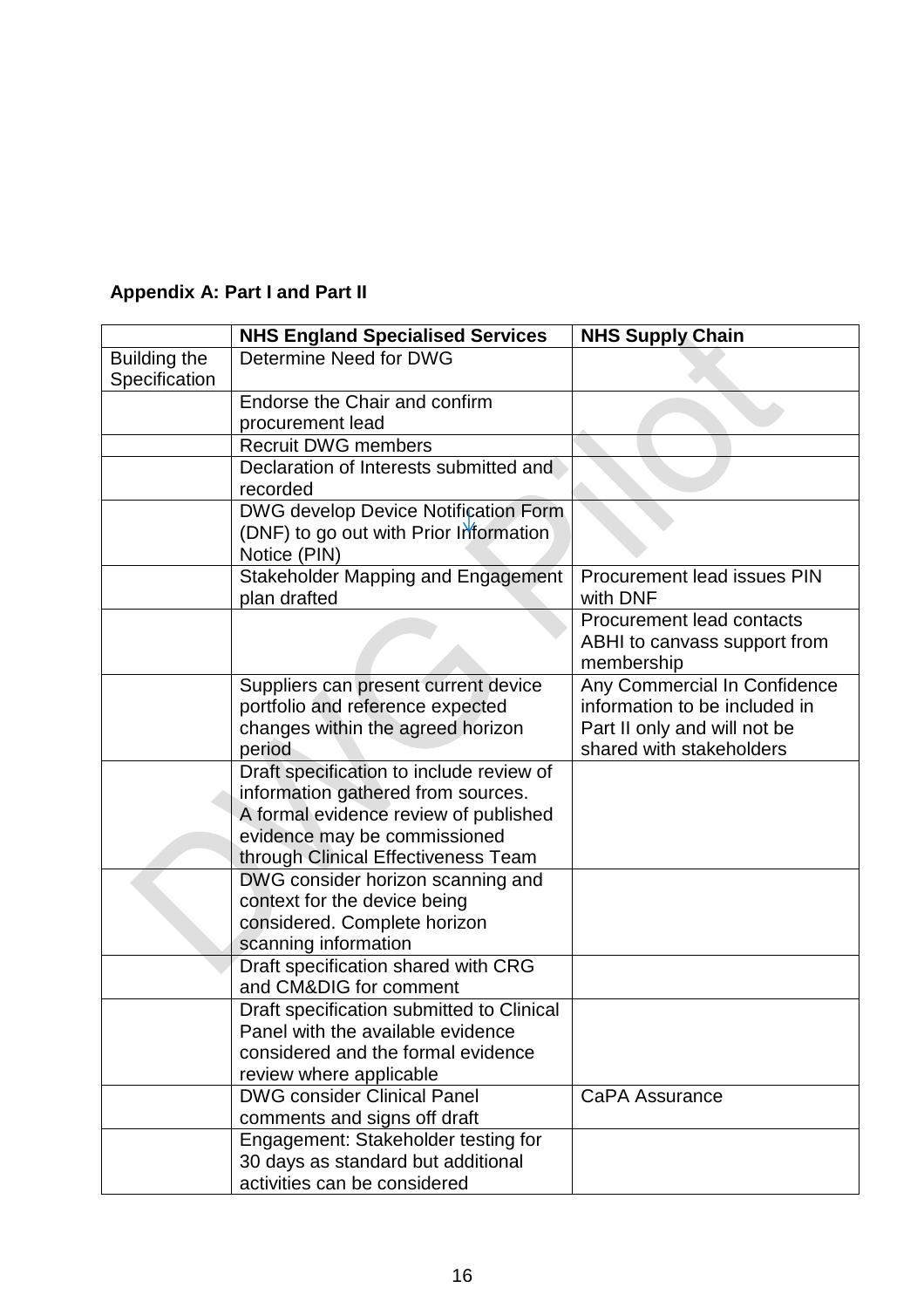| Review stakeholder responses and         |                                     |
|------------------------------------------|-------------------------------------|
| draft engagement report - where          |                                     |
| further activities undertaken a Patient  |                                     |
| Insight Report will be completed         |                                     |
| Amend Device Specification as            | Consider procurement options        |
| required and confirm evaluation criteria | and existing Frameworks or          |
|                                          | need for a new Framework            |
| <b>Complete Device Specification</b>     | Invitation to participate           |
|                                          | published                           |
|                                          | Procurement responses               |
|                                          | received                            |
| Evaluation of responses by DWG /         | <b>Support to NHSE Specialised</b>  |
| <b>NHSE Specialised Services</b>         | Services / DWG.                     |
| Complete Implementaion Plan              |                                     |
| <b>Award Recommendation drafted</b>      |                                     |
| <b>NHSE Specialised services HCTED</b>   |                                     |
| Programme Board agree sign off of        |                                     |
| recommendations to send to NHSE          |                                     |
| <b>CM&amp;DIG</b>                        |                                     |
| <b>NHSE Commercial Medicines and</b>     | <b>Award confirmed to Suppliers</b> |
| Devices Investment Group (CM&DIG)        |                                     |
| to provide final sign off and award      |                                     |
| authorisation                            |                                     |
|                                          |                                     |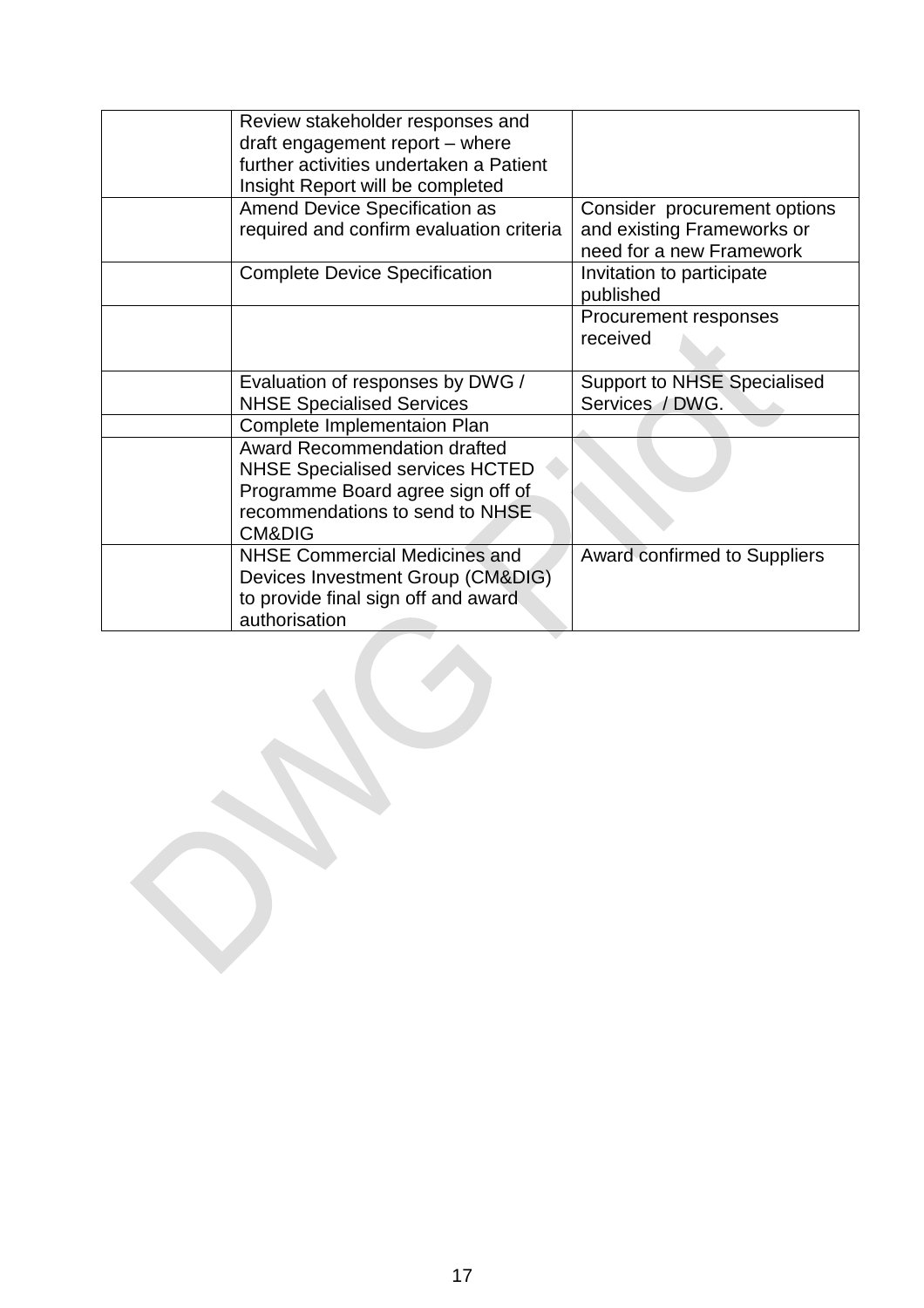# **Appendix B – Category Towers: Categories within Specialised Services HCTED**

| <b>HCTED Device Working Group (DWG) 2018</b> |                               |                                                                                                                                                               |                                                                                   |  |  |
|----------------------------------------------|-------------------------------|---------------------------------------------------------------------------------------------------------------------------------------------------------------|-----------------------------------------------------------------------------------|--|--|
| <b>Category Tower</b>                        | <b>Medical Category</b>       | <b>Device Category</b>                                                                                                                                        | <b>Related CRG</b>                                                                |  |  |
| $6$ (HST)                                    | 1. Audiology                  | 1. Bone Anchored Hearing Aids<br>Now referred to as Bone<br><b>Conducting Hearing Implants</b><br>(BCHIs)                                                     | Specialised Ear and Ophthalmology                                                 |  |  |
| 6                                            | 2. Neuromodulation            | 2. Deep brain, vagal, sacral, spinal<br>cord and occipital nerve<br>stimulators                                                                               | Specialised Pain, Specialised<br>Colorectal, Specialised Urology,<br>Neurosurgery |  |  |
|                                              |                               | 3. Intrathecal drug delivery<br>pumps                                                                                                                         | Chemotherapy                                                                      |  |  |
| 6                                            | 3. Heart Rhythm<br>Management | 4. ICD (Implantable Cardioverter<br>Defibrillator)                                                                                                            | <b>Cardiac Services</b>                                                           |  |  |
|                                              |                               | 5. ICD with CRT (Cardiac<br><b>Resynchronisation Therapy)</b><br>capability                                                                                   | <b>Cardiac Services</b>                                                           |  |  |
| 6                                            | 4. Electrophysiology          | 6. 3D mapping and linear ablation<br>catheters - complex cardiac<br>ablation catheters                                                                        | <b>Cardiac Services</b>                                                           |  |  |
|                                              |                               | 7. Catheters                                                                                                                                                  | Cardiac Services, HPB Services, Cancer                                            |  |  |
| 6                                            | 5. Structural Heart           | 8. Occluder, Vascular, Appendage<br>and Septal devices<br>9. Percutaneous valve repair and<br>replacement devices -<br>mitral/pulmonary valve Heart<br>Valves | <b>Cardiac Services</b>                                                           |  |  |
| 6                                            | 6. Complex Stenting           | 10. Peripheral vascular stents                                                                                                                                | <b>Vascular Services</b>                                                          |  |  |
|                                              |                               | 11. Carotid, iliac and renal stents                                                                                                                           | Vascular Services / Cardiac Services                                              |  |  |
|                                              |                               | 12. Endovascular stent graft                                                                                                                                  | <b>Vascular Services</b>                                                          |  |  |
| 6                                            | 7. Neuroradiology             | 13. a) Aneurysm coils<br>13. b) Flow diverters for<br>intracranial aneurysms<br>14. Intracranial stents                                                       | <b>Neurosciences</b>                                                              |  |  |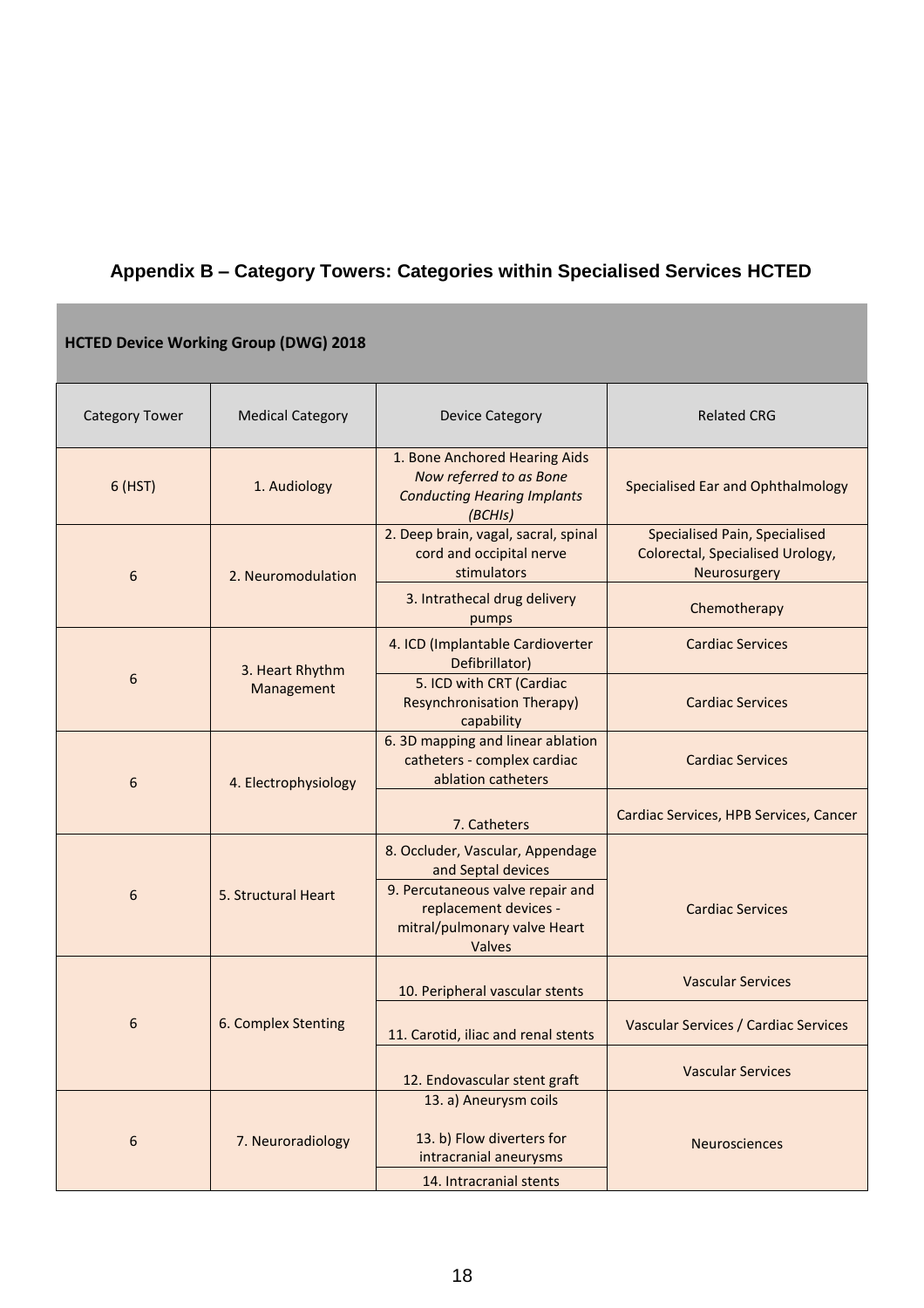| $4$ (CPP) | 8. Orthopaedics | 15. Circular external fixator<br>frames | Trauma NPoC                         |
|-----------|-----------------|-----------------------------------------|-------------------------------------|
|           |                 | 16. Bespoke orthopaedic<br>prostheses   | Not currently live within programme |
|           |                 | 17. Maxillofacial bespoke<br>prostheses |                                     |

# **Appendix C – DWG Roles and responsibilities**

# **Clinical Lead**

- Chair the Device Working Group and ensure that they work within the DWG Terms of Reference.
- Drafts all documentation for agreement by the DWG.

# **DWG Manager / Lead Commissioner**

- A core member of the DWG and required for quoracy (if necessary, nominates a deputy who is empowered to make all DWG decisions and sign-off approvals).
- Together with the Chair of the DWG, will invite members to join the DWG, in line with the agreed terms of reference.
- Receives all potential conflicts of interest from DWG members and reviews these in line with NHS England policy (https://www.england.nhs.uk/ourwork/coi/).
- Liaises with the DWG to agree the Supplier List is accurate and complete.
- Together with the Chair of the DWG, will ensure that NHS England policies and procedures (including the relevant methods document) are adhered to and will act as secretariat to the group.
- First point of contact for the DWG.
- Oversees development of all documentation.

## **Procurement Lead**

- A core member of the DWG and required for quoracy.
- Ensures that the DWG operates in line with procurement regulation.
- Ensures that the Supplier List is available to each DWG.

## **Specialised Services Clinical Panel**

- Provides assurance that the draft Device Specification appropriately reflects the available evidence (where an evidence review is completed).
- Receive the final appraisal report and provide assurance that the clinical benefit element of the report is well defined.

# **Public health lead**

 Work with the Clinical lead to draft and agree a PICO document for those DWGs requiring an evidence review. Provide advice on assessment of evidence as required.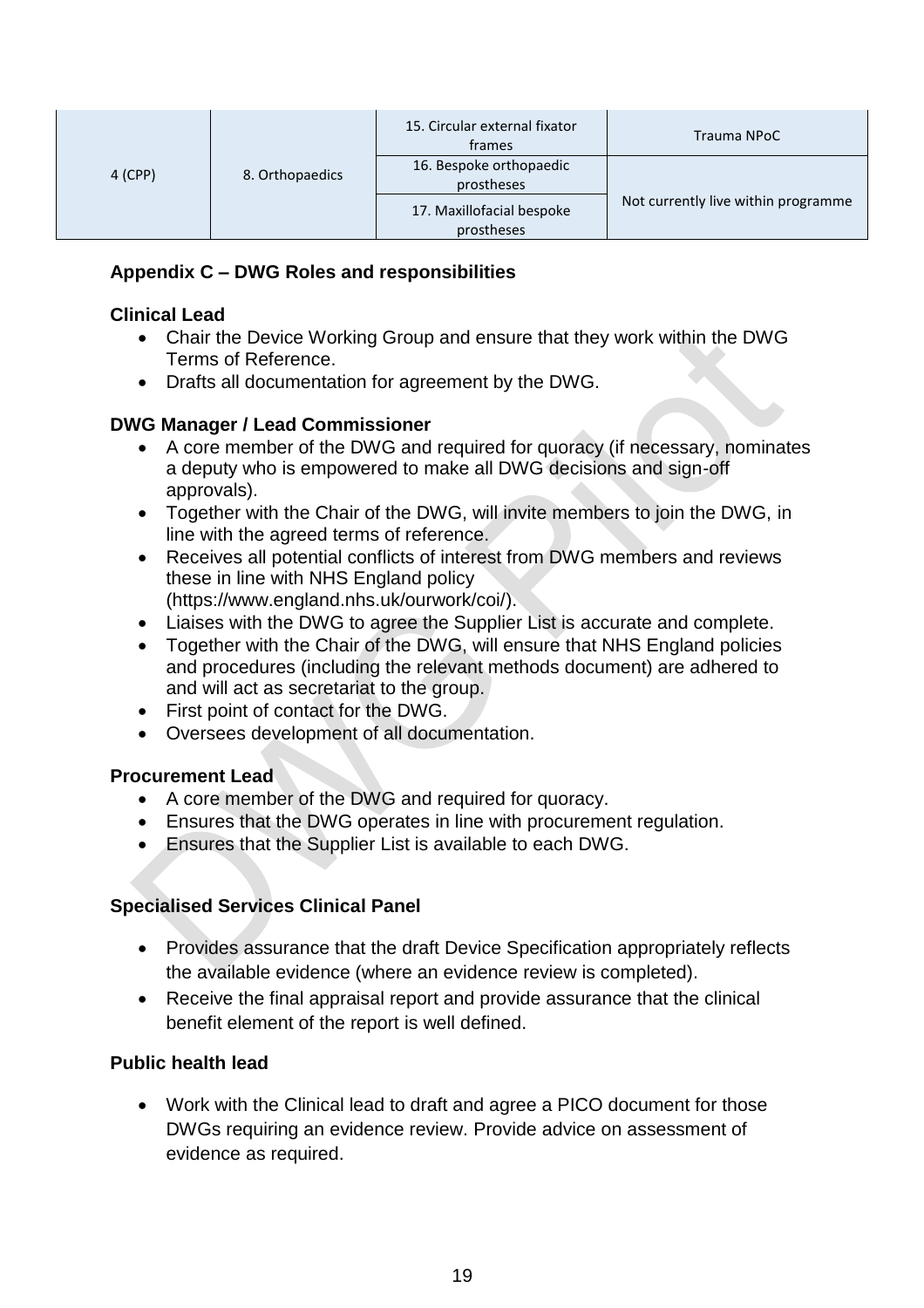# **Specialised Services Finance Leadership Group**

 Provide assurance that the financial elements of the approach have been welldefined and maximal cost benefit achieved.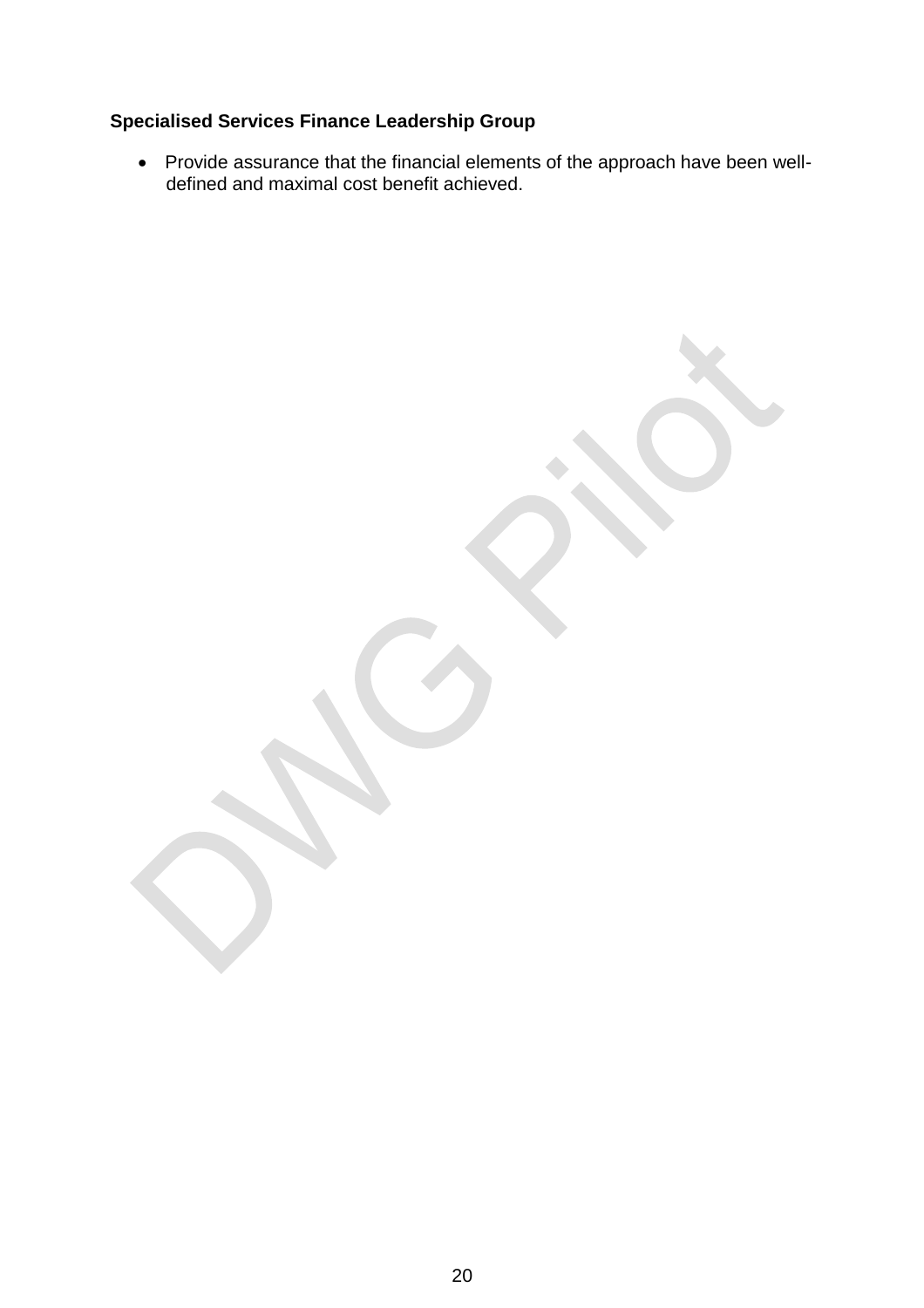## **Appendix D: Device Working Group Terms of Reference**

#### **SPECIALISED COMMISSIONING DEVICE WORKING GROUP TERMS OF REFERENCE**

#### **Purpose**

The function of the Device Working Group (DWG) is to recommend the preferred High-Cost Tariff-Excluded Devices which will be commissioned through NHS England Specialised Services.

DWGs will be formed for each target intervention (as well as any new or innovative device categories) and membership may therefore be tailored depending on the topic concerned.

#### **Membership**

The membership should include:

- Chair the clinical lead who has been endorsed by the Clinical Reference Group (CRG) as part of initiating of the DWG. This may be a clinician or other healthcare professional as appropriate.
- The DWG Manager who will, together with the Chair, ensure that NHS England policies and procedures are adhered to and will act as secretariat to the group.
- Lead Commissioner (and Supplier Manager, if Lead Commissioner is not hub based)
- An NHS Supply Chain nominated procurement lead
- A Public Health Lead (nominated by the Public Health Network)
- At least 2 additional clinical members, with a detailed knowledge of the product area, to ensure adequate clinical knowledge of all parts of the clinical pathway of the proposition.
- One clinical member from the same speciality, with a detailed knowledge of the product area.
- Representatives or technical expertise who implement or use the devices (for example, a clinical nurse specialist for adjusting device parameters)
- Ideally, a Patient and Public Voice representative with direct lived experience / a Patient Voice Representative of the condition and/or device.

Further membership might include:

Co-opted industry representatives

#### **Roles and Responsibilities**

The DWG supports the process to improve value when commissioning High Cost, Tariff Excluded devices which will be commissioned by NHS England for use by Specialised Services as indicated in the methods document including:

- Declaring all potential Conflicts of Interest, in line with the NHS England Conflict of Interest policy [\(https://www.england.nhs.uk/ourwork/coi/\)](https://www.england.nhs.uk/ourwork/coi/).
- Agree the Device Notification Form, identifying bespoke elements of the form as required.
- Liaise with suppliers to encourage the formation of commercial in confidence agreements.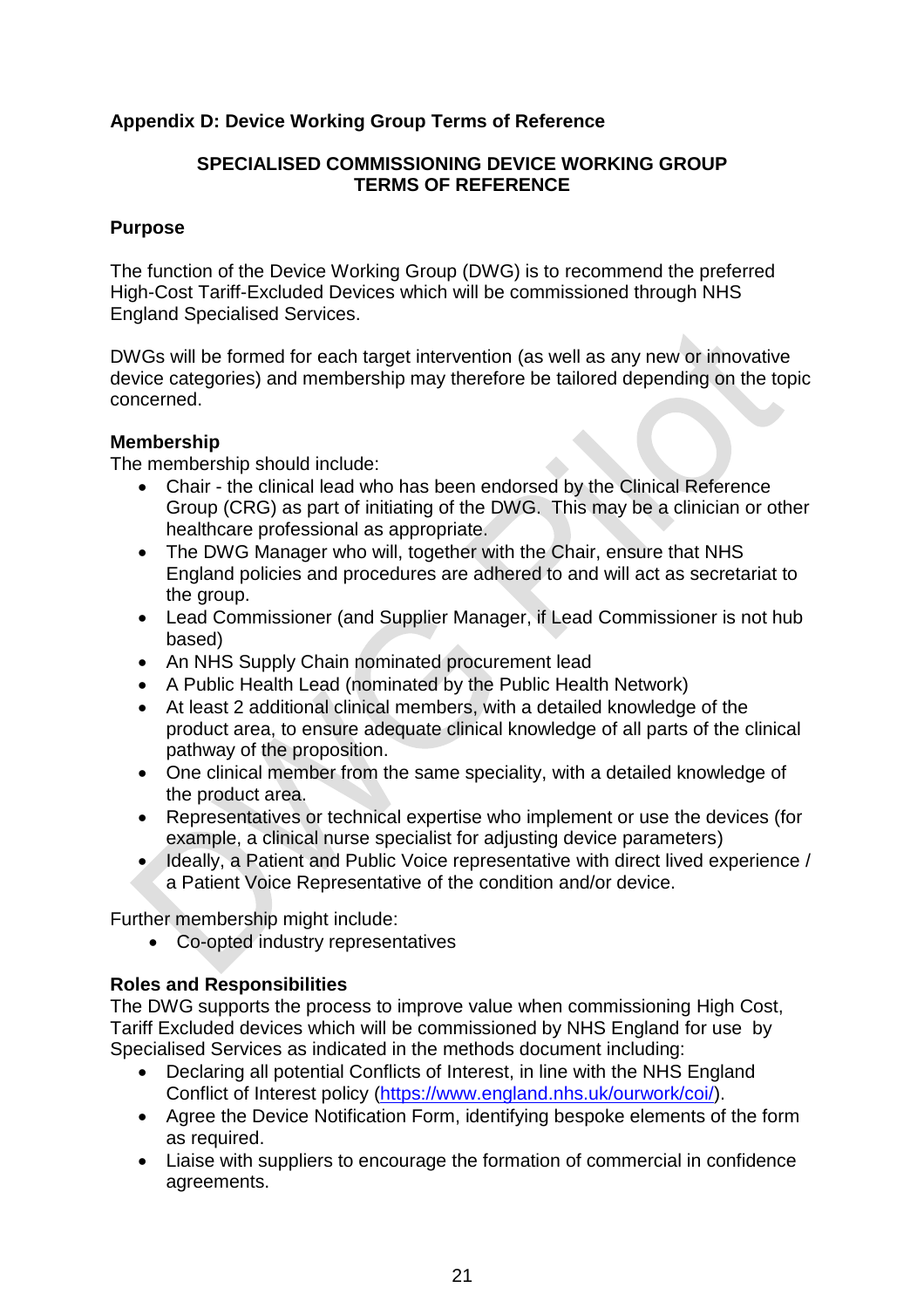- Completing a clinical review of products currently used against the patient conditions that they are used for and review any other products that are known to be coming available.
- Form the Device Specification, outlining the key clinical outcome required by a device, its indications and applications.
- Work with the Public Health Lead and Commissioning Lead to agree the 'Population, Intervention, Comparator and Outcomes' (PICO) (subject to final sign off by the Clinical Effectiveness Team (CET)), where an evidence review is required to inform the device specification.
- Ensure relevant clinical evidence has been considered in the evidence review.
- Support the Procurement Team by developing the Device Specification
- For the procurement intervention support drafting of a scoring sheet, with weightings, by which to assess submissions.
- Patient Voice Representatives will be expected to support identification of relevant stakeholders and use their contacts to encourage engagement in the work of the DWG.
- Patient Voice Representatives will be expected to consider device features relevant to patient experience and outcomes
- Where public engagement or consultation has taken place, review all responses on the draft specification and associated documents and reviewing and redrafting documents as required.
- Where engagement or public consultation has taken place, recording reasons for resulting actions and amendments from consultation in a consultation report.
- Scoring each supplier submission against the agreed criteria.
- Drafting and agreeing the final device appraisal report.
- Consider any challenges raised by suppliers to the final device appraisal and reviewing and amending the appraisal report based upon challenge.

#### **Rules of Working**

- DWGs will work virtually wherever possible (for example, via webinars).
- Members need to act impartially, bringing their collective clinical, commissioning and patient expertise and experience to form an appropriate suite of documents.
- Any potential conflicts of interest should be overtly recorded and managed honestly and appropriately, in line with NHS England policy. All members will be required to complete a conflicts of interest form. All conflicts of interest will be publicly available.
- Members will need to be able to dedicate adequate time to the role of the DWG, to enable completion of all stages of development within the agreed timescales
- Where there is not complete consensus amongst the DWG members, a brief outline of the points of controversy agreed by the DWG should be submitted alongside the final appraisal report when it is submitted to Specialised Services Clinical Panel.
- Respect need for confidentiality in relation to some information seen by the group (for example, market sensitive data).